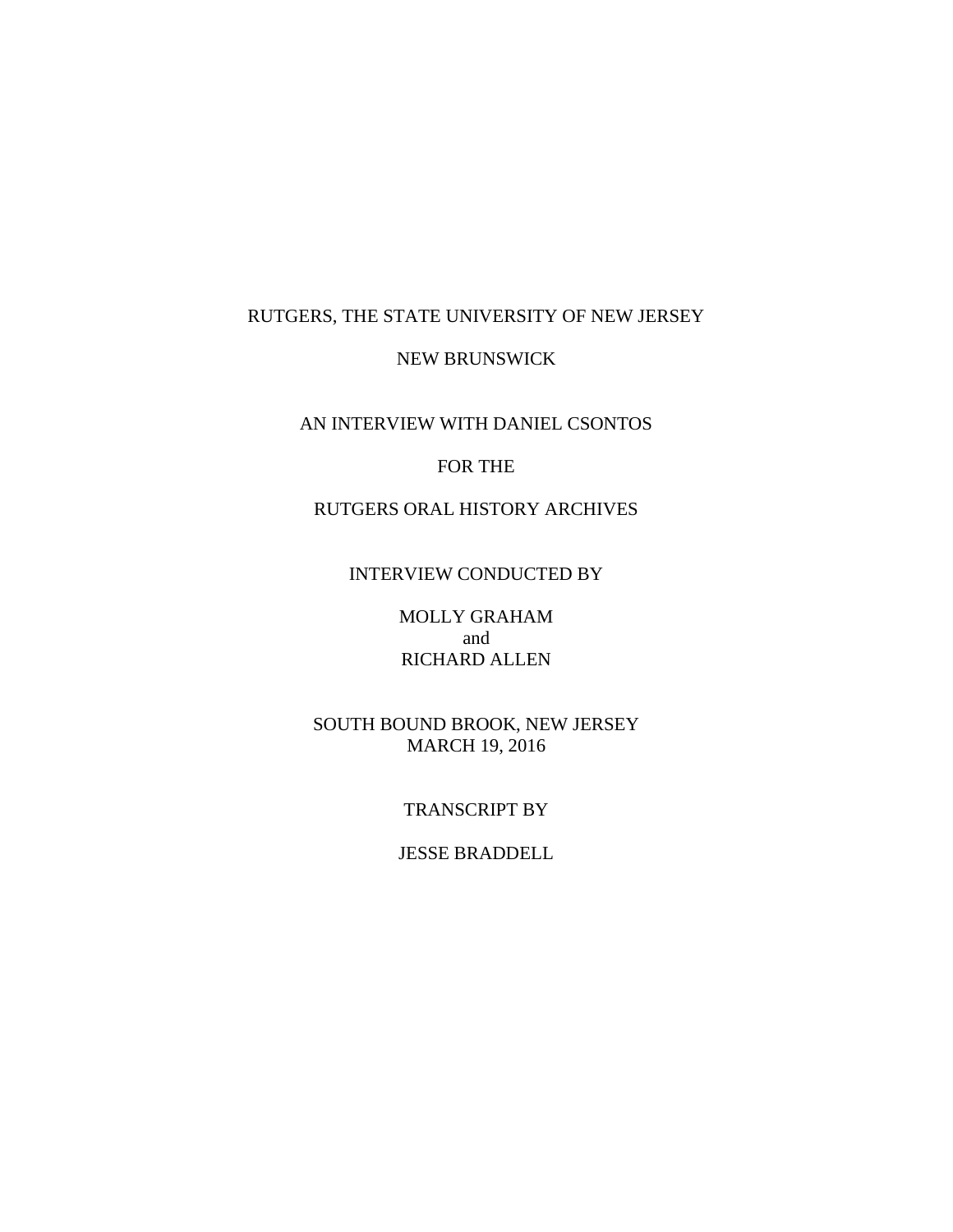Molly Graham: This is an oral history interview with Daniel Csontos. The interview is taking place on March 19, 2016. We are in South Bound Brook, and the interviewers are myself, Molly Graham, and I am joined by …

Richard Allen: Richard Allen.

Daniel Csontos: Rich Allen.

MG: If you can just start by saying where and when you were born?

DC: Well, I was born in 1925, South Bound Brook, and I'm still here, ninety years. [laughter]

MG: Well, tell me a little bit about your family history, starting with your father's side.

DC: Well, my father was the last one to come over here during World War I. The reason why, my grandfather, grandmother was already here, and he brought my two aunts and my two uncles, and when he went to get hold of my father, World War I broke out and the Hungarian Army grabbed him. So, he had to fight against us at that time. [laughter] So, after that was over, then he got married and, let's see, 1924 they came out here, Mom and him. I was born 1925, right in South Bound Brook.

MG: What do you know about his growing up experience?

DC: They lived on a farm in a place called Veszprém. I don't know how to explain it in English. They were farmers, and when they came out here, even when we lived down there by the canal there, we always had a garden, so my mother, she was fantastic.

MG: What were the reasons your grandparents immigrated in the first place?

DC: Well, because everybody was here except him, my father, and so he got married over there after the war and came over here after World War I.

MG: His parents, how come they came over?

DC: Whose parents?

MG: Your father's parents.

DC: Oh, I don't know. They came over much earlier, you know. I don't know anything about that. Grandfather was here and he brought the other two aunts and two uncles over for him, and my father was the last one to come over.

MG: Do you know how he met your mother?

DC: How I met my mother?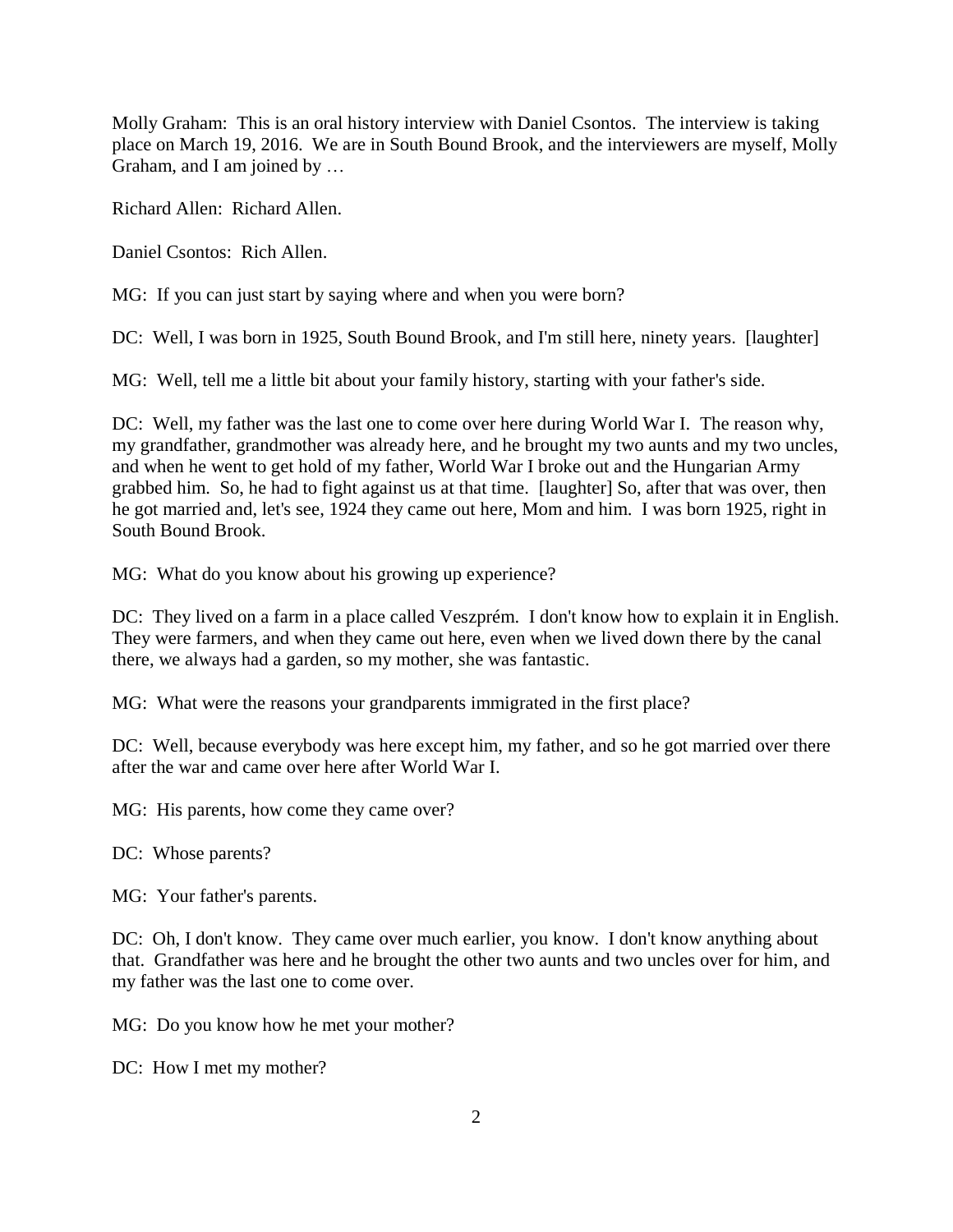MG: No, how your father met his wife.

DC: Oh, I don't know. That was started in Hungary. They were married in Hungary. A matter of fact, yes, that's why they came over in 1924. The war was over then, World War I.

MG: What about his World War I experience do you know about?

DC: All I know, he was what they call a *housard*. He was on a horse. He was on a horse and he was battling against the Russians, that's all I know. I got a picture of him, if you want to see it. [Editor's Note: *Housard* is a French word for a soldier in the cavalry].

MG: That would be interesting, yes.

DC: Yes.

MG: I do not want to make you get up though.

DC: No, no.

MG: Okay.

DC: That is all right. That's all right. I lost my sea legs; I got to take it easy.

RA: Sure.

- MG: Oh, wow. Was he in the Army?
- DC: Yes, he's like the cavalry, the cavalry, yes.

MG: What was his name?

DC: Alexander II.

MG: Wow.

- DC: My brother was named Alexander III. He passed away.
- MG: There you go. That's a great picture.
- DC: Yes. That's Pops. Uniforms almost like ours, weren't they?

MG: Yes.

DC: I couldn't find those down below. Okay, what else?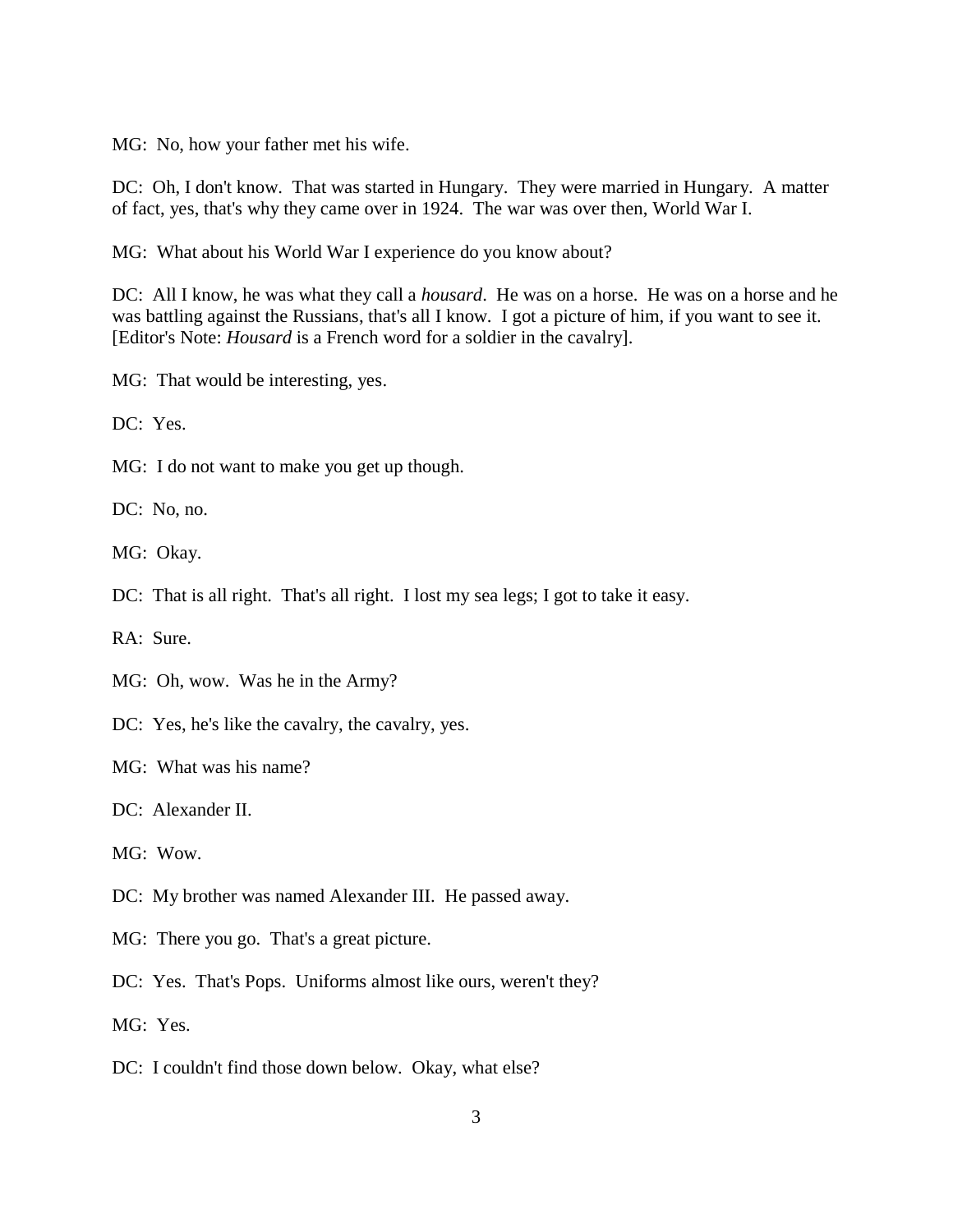MG: What is your mother's name?

DC: My mother's name was Tevse, Theresa Csontos. She spelled it different. We always signed it T-H-E-R-E-S-A. She signs it T-E-V-S-E, something like that. Hungarian. We always used her regular Theresa here. [laughter] It was easier for us. She lived until she was eightythree, some woman though. Boy, I'll tell you how she took care of four of us after my father died. [laughter] He died 1939.

MG: Yes, he died relatively young.

DC: Huh?

MG: He was very young.

DC: Very young, very young, but cancer at that time, they didn't have nothing for cancer at that time. We used to come home from school, and you can hear him moaning and moaning and after he died it was a relief. It was too much. He went down from two hundred to the time he was about into cancer, he was about ninety pounds. Matter of fact, the day before my birthday, he called me in the room there. How he knew, he wished me happy birthday. That was on the 16th, and on the 17th in the morning, he died. He had everything out of him, blood was finally hemorrhaged out, that was the last of his body. He was buried in Bound Brook Cemetery with my mother, same place.

MG: What do you know about your mother's family history?

DC: Nothing. All I know is her, one of her cousins came out here for about four months, and we took her all over and every place like that. I gave her a pill, the capsule, I forgot what it was for, but you're supposed to swallow the capsule. No, you know what she did? She took it apart. I said, "No, you don't take it apart. You swallow the whole thing." [laughter]

I took her to New York. She met some of her buddies over there that was in that Russian Revolution they had there, and she had the address. So, I took her into New York, and she went there. Boy, a hard time. I didn't even think I'd get through New York like I did that day. Anyway, I was only about a block away, and I gave them the call. I told them where we're at, "Oh, it's just around the corner there." I said, "Oh, okay. I'll be right up." Then, she visited her friends that were over there during that time. She appreciated it. She was here about three months or four months with my mother, it was nice. [Editor's Note: The Russian Revolution began in March 1918 when Tsar Nicholas II was overthrown. This was followed by the Bolshevik Revolution, where Vladimir Lenin seized power. However, anti-Communist groups opposed this, and the ensuing Russian Civil War lasted until 1922.]

MG: Did she ever share stories about growing up?

 $DC: Wh0?$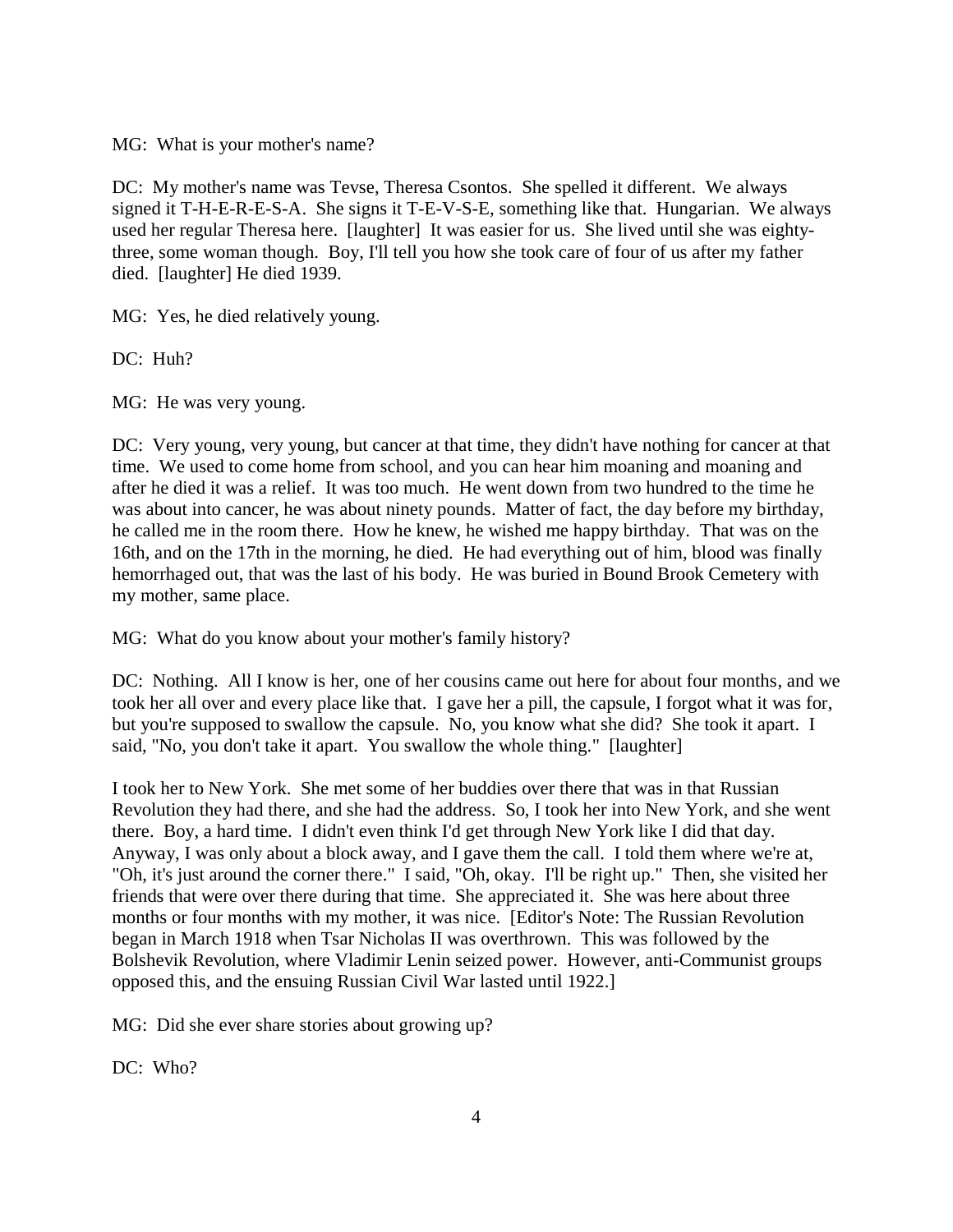MG: Your mother.

DC: No, no. They only go eight grades there, that's all. Grammar school, there's no high school at that time, eight grades there. She's a smart woman though; I don't know how she did it.

MG: When your family immigrated here, did they come to South Bound Brook?

DC: No, they came to New York. My aunt, she came out here, my aunt and uncle, and they took them in there until they got them straightened out and that way they came out here because his younger brother was already out there, had a farm out there in New Brunswick, off [Route] 27. He did good. He had about eighty acres there, and he did truck farming. So, all them old people did farming. So, he made out pretty good. He passed away, too. There's not many of us left here anymore.

MG: Where did your parents settle when they came over?

DC: Right here, South Bound Brook.

MG: What did they do for work?

DC: Well, my father worked for Ruberoid. Do you know Ruberoid? Do you know those apartments down there by the canal? It used to be a plant, Ruberoid. They made asbestos material, like shingles and all that stuff. That's where most of the whole town, South Bound Brook, worked. That's where most of them got that disease, asbestos. They tore that all down; they put up all new apartments. If you ever go down Main Street, when you come off the bridge from Bound Brook, on your left, all the way down, that was all one property for Ruberoid, and that was English owned. It made the place look pretty nice now, got rid of that damn asbestos. [Editor's Note: Ruberoid was merged with General Aniline & Film in 1967. The company then became known as GAF Materials Company, which is based out of Parsippany, New Jersey, and continues to operate today.]

MG: Do you think that is how he got sick?

DC: [What]?

MG: Do you think that is how he got sick?

DC: Who?

MG: Your father.

DC: Well, he worked in Calco. It's American Cyanamid, first, and then he worked in Ruberoid. Do you know where Cyanamid used to be? Do you know where the ballpark is, Somerset Patriots Ballpark? The Patriots. You don't know that? [Editor's Note: The Somerset Patriots are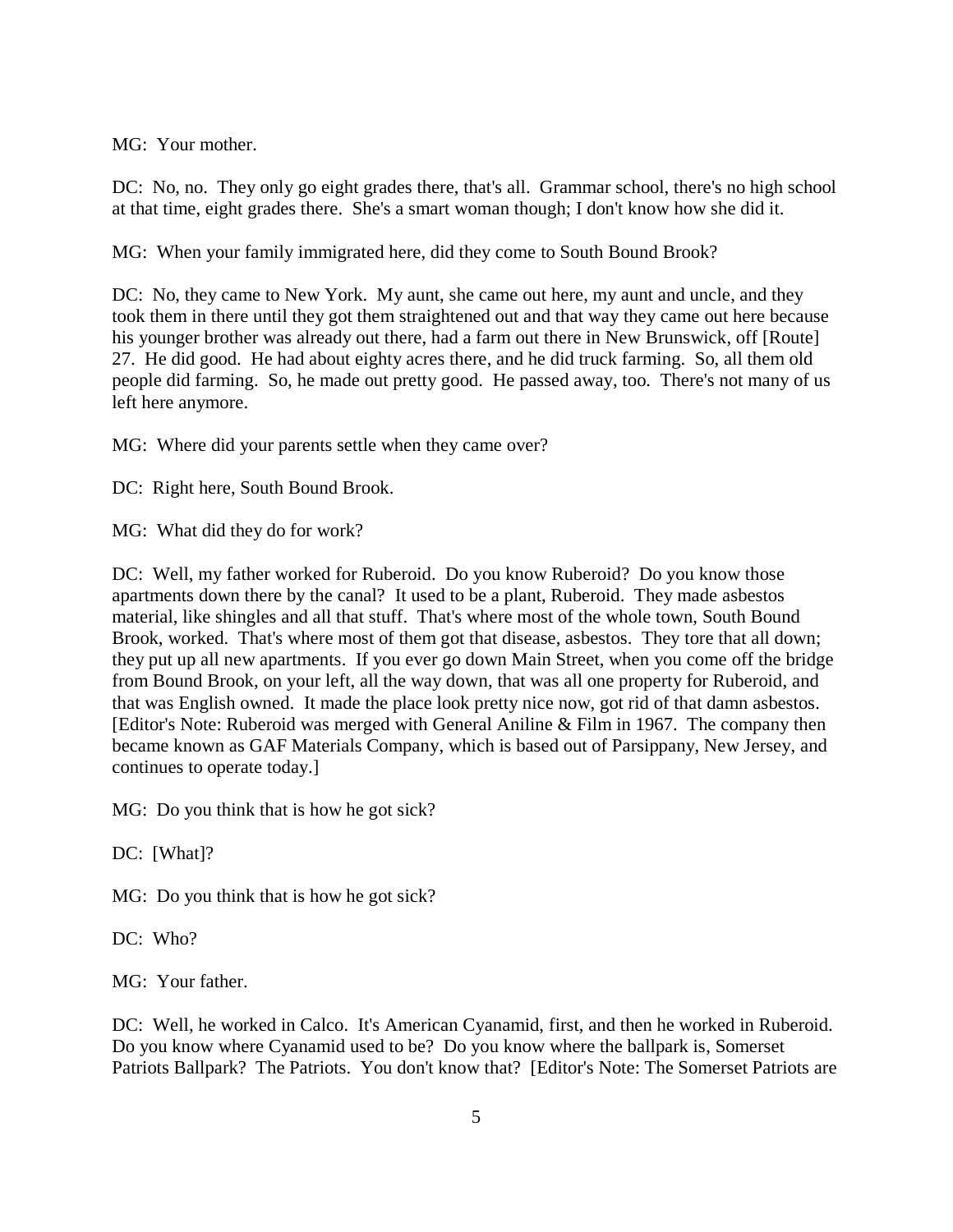a non-affiliated minor league baseball team. They have played in TD Bank Ballpark since 1999. It is located in Bridgewater, New Jersey.]

MG: Yes.

DC: Well, Cyanamid used to be there. That was a big plant. There were over two thousand people employed at that time, and he used to walk to South Bound Brook, no cars, all the way there and back. He walked to work. That's a long walk. [laughter] We didn't have any cars them days. [laughter]

MG: Do you have a question? Yes, go ahead.

RA: Did your parents already speak English when they came to America?

DC: My father would speak a little bit. My mother couldn't. She had a rough time. She had a buddy on the next block and she was a Ukrainian woman and she couldn't speak English and them two got together. I don't know how the hell they made out, they did, it was amazing, two elderly people. One's from Ukraine and one's from Hungary. That whole block was all from the other side just about. There's only a few of us that, well, not me, I was born here.

MG: How did your father learn English?

DC: At work. That's how he picked it up, a little bit, pretty good. My mother, a little later on, she started to pick up. Then, my wife was Hungarian too, and when we didn't want the kids to hear anything, we spoke Hungarian. They used to holler at us when they grew up, "Yes, every time you talked, you talked in Hungarian. We couldn't understand." So, we got over that finally. They picked up a little bit from us, not that much, so. So, my son, I lost him. He was sixty when he died, prostate. How old are you?

RA: I am twenty.

DC: [What]?

RA: Twenty.

DC: Twenty. At forty, take a PSA [prostate test], will you? Take it every year. All it is a simple blood test. I had problems too when I was thirty-five. I had two roto-rooters, cleared it all up. My son, he was married and then he was married to this girl twenty-two years. She wanted to find her way, find herself, so she left him, went to Florida. Then, he divorced, and so he married another one, a younger one now. Now, whether those two women did to help to push him a little bit to take PSA because I used to go down there. I hated to go down there in town because I pushed him. One of these days I'd tell him, come down, grab you by your ear and take you over there to get a PSA. When he did take it, the reading was fourteen, that's taboo, and that was his urologist. So, he went to my urologist, same thing, fourteen, take it out. A year later, he was done, fourteen that's it. It started to spread. That little prostate gland is a [laughter] pisser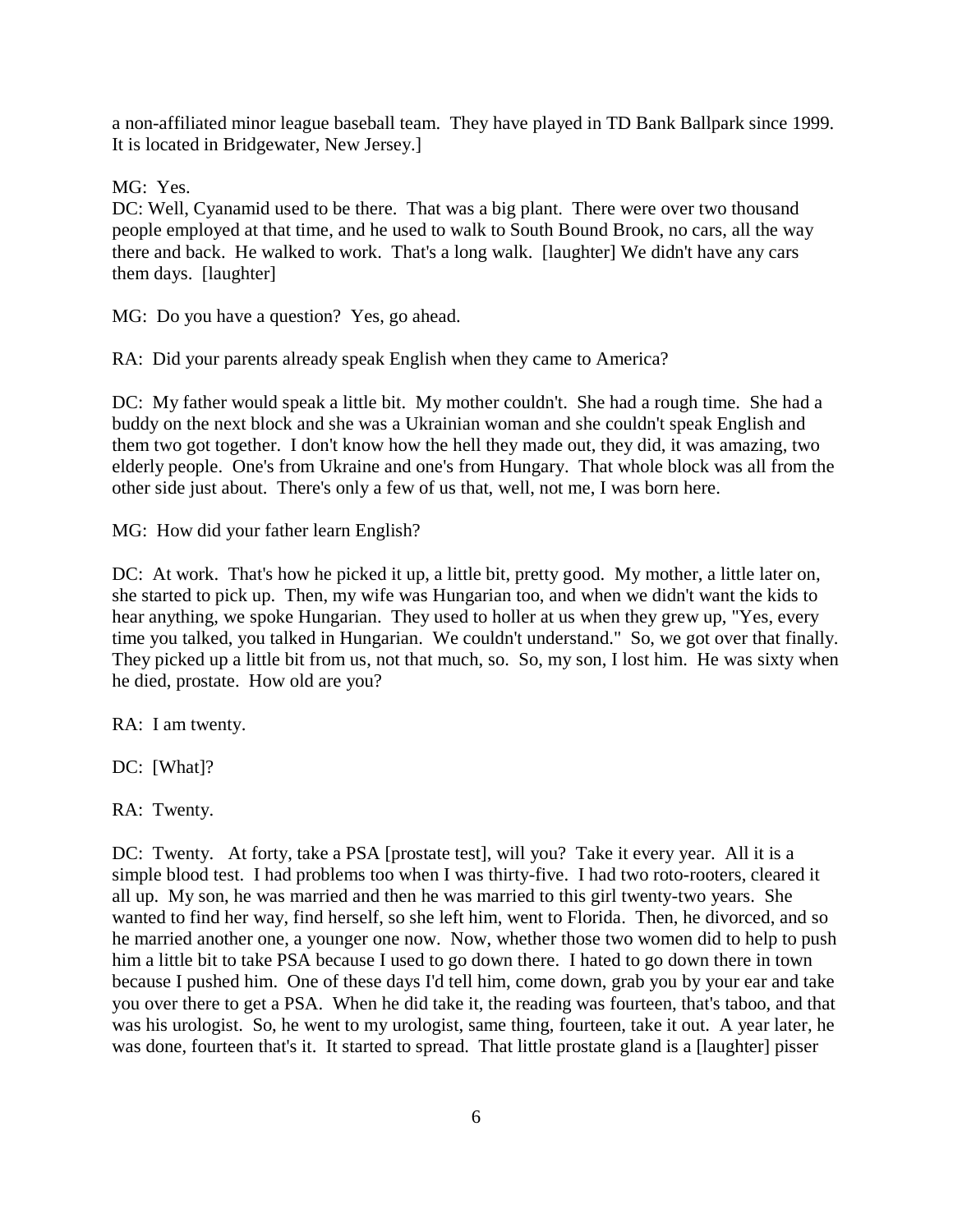for a man. If you don't watch it, you get it. There's cures now. They're pretty good at it now compared to [years ago]. I've had no problems ever since. Hey, I'm ninety years old.

MG: They spoke Hungarian in the home growing up.

DC: Oh, yes, because with my Mom. Well, Pop worked a shift, mostly nights, afternoon shifts, stuff like that. [We would] come home from school, he wasn't home. So, just us kids were home, that's it.

MG: How were you learning English?

DC: Oh, I grew up, grammar school, right here, down here where these apartments on Elizabeth Street, that was the grammar school there, Robert Morris. Now, they've got a new school right across the street, which is a brand-new school, and they say it is a pretty good school. It's pretty good, what the kids are learning there, so that's good. I try to get my granddaughter to come over here, but she's going to live in Bound Brook now. Debbie's got two grandchildren, so they'll be going to Bound Brook High there, I guess. They have a grammar school there too.

MG: Go ahead.

RA: Did you act as a translator for them?

DC: A what?

RA: Did you act as a translator or interpreter for your parents?

DC: No, no. They're always home. Mom was always home. She didn't go nowhere. I'm the only one that took her anywhere. She had a buddy, she went to school with back in Hungary, and she lived in Ohio. I was going to Oshawa, Canada on vacation, my wife's uncle lived up there, so we drove to Tremont, Ohio, drove to Tremont to the place where she was. When she opened up the door, "Hello, Tevese." How they knew themselves all [those] years? So, she stayed with her while we crossed over to Detroit, over to Oshawa, stayed a week out there, and then came back the same way and picked her up. [laughter] Then, we took her down to where my wife was born down below Pittsburgh, a little town called Clarksville, and so we stayed there a day and then from there we came home. So, she really enjoyed it. That's the only time she went anywhere. We always took her.

Another thing about bananas; my mother never had a banana in her life until she got on the boat. The first banana she ever ate, and she ate bananas until she died [at] eighty-three. They said, "When you get old, don't eat bananas, that's not good for you." Mom ate bananas all the time. So, every time I went down there, "Mom, you out of bananas?" She'd say, "Yes." We'd go, get some more bananas for her, so that was pretty good. That's why they call it the Banana Boat. [laughter] Mom, she got sick, I think the bananas must have helped her, got seasick coming over.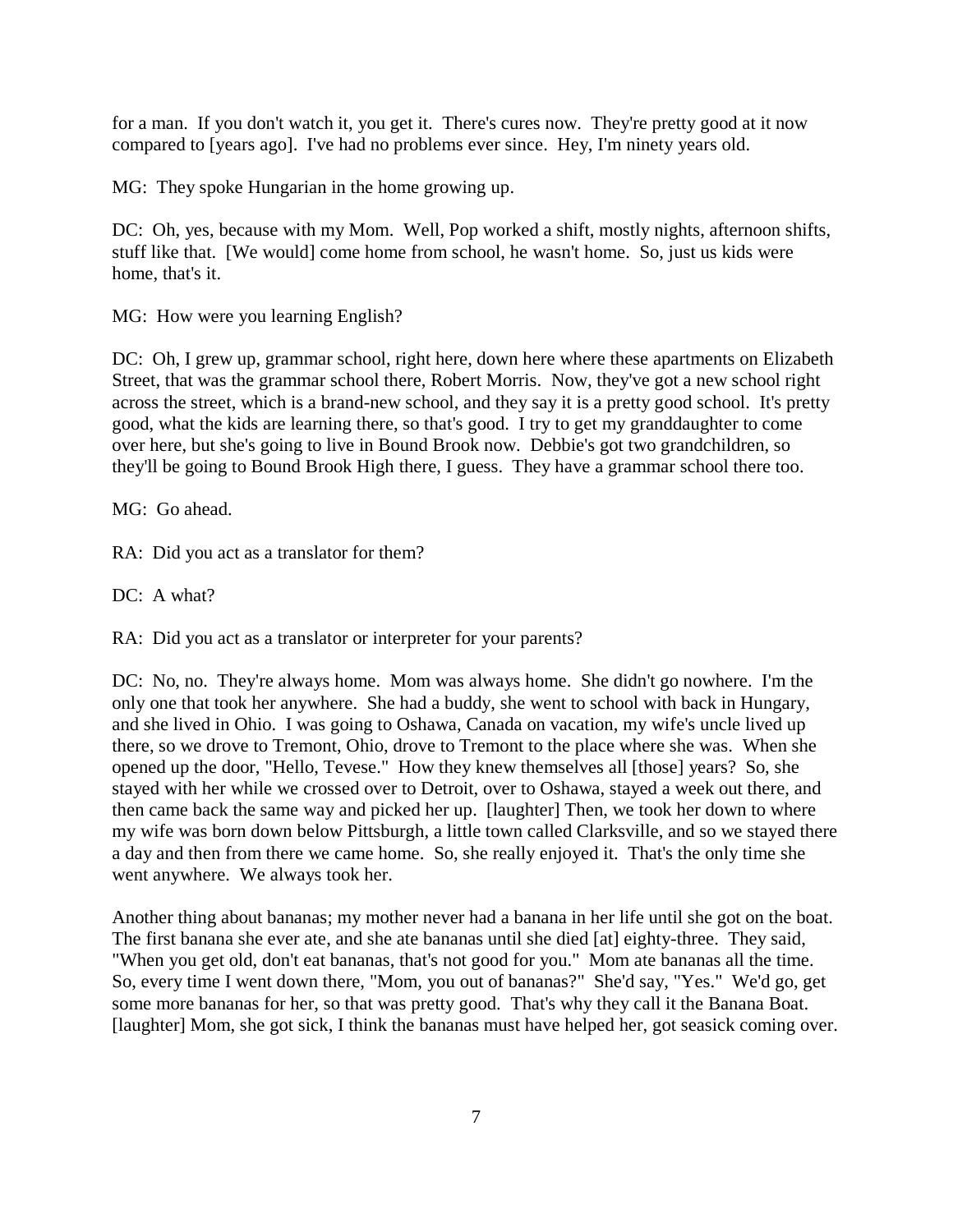MG: Tell me a little bit about the neighborhood you grew up in. Were there a lot of other Hungarian families there?

DC: Ukrainians and Hungarians. We had colored people, we always called them colored people. We had Jackson and Brokaw, wonderful families. Jackson, he had a little orchard down the street there, on the same street. We used to sneak over and go up on the tree and get some apples. One time he caught us. He got the pole over there. He's trying to poke us down, but he was a nice guy though and his wife was really nice. The Brokaws, I grew up with the Brokaws. They were a pretty nice. A matter of fact, the one girl there, she was a pretty girl. I used to tease her, "You look better than Lena Horne," I told her. [laughter] So, that's it. Just those one, two, three, four blocks all along the canal. It was all on the canal down there. A good little section there, I missed it, yes. [Editor's Note: Lena Horne was an African American actress and singer. She lived from 1917 to 2010.]

MG: Would all the neighborhood kids play together?

DC: Oh, yes, we always [did]. We never had no problems. Most of them lived on the east side of the Main Street. To go across the Main Street, that was no good; the only time you went across was when you went to school. [laughter] Then, as you grew up, you go to Bound Brook to Friday night movie for ten cents. [laughter] Ten cents, you saw two movies. The guy that gives the sports and stuff, and the serial, ten cents. If you had ten cents, you got in, and that was it. If you had another ten cents, you went across the street and got a banana split for ten cents. I mean, the big banana split in them days. So, that wasn't too bad. Sundays were tough trying to get some money to go to the movie. Old Poppy was pretty shrewd. He almost forced Mom to get rid of us. So, she gave us the money so we could go to the movies. [laughter] Well, they were just like us guys now, "Get rid of the kids so me and Mom can stay home."

MG: Do you remember what movies you saw?

DC: Bound Brook, Brook Theatre. They had two theatres there, Brook, and then on the next block they called it the Lyric, Lyric Theater. They had a balcony and everything, so you had your choice to take which one you wanted to see. It wasn't bad.

MG: Do you remember any of the films that you would watch?

DC: Friday nights, they had the serial, the Flash Gordon serial every Friday and, like I say, two movies. As a matter of fact, the news, when I came back after the first year, after we got hit, I came back, and I went to the movies here and they had the news on there and they were showing Bougainville. I said, "Holy cow, I just came back from there." Everybody looked at me. That was when they invaded Bougainville; it's in the Solomon Islands. It was just as big as Guadalcanal. Guadalcanal was on the southwestern side, and Bougainville was the southeastern side. They were both big islands, but Guadalcanal was already taken, so we just got down there in time for Bougainville, yes. [Editor's Note: U.S. forces invaded Guadalcanal in the Solomon Islands in August 1942. The USS *Braine* participated in naval support for the U.S. invasion of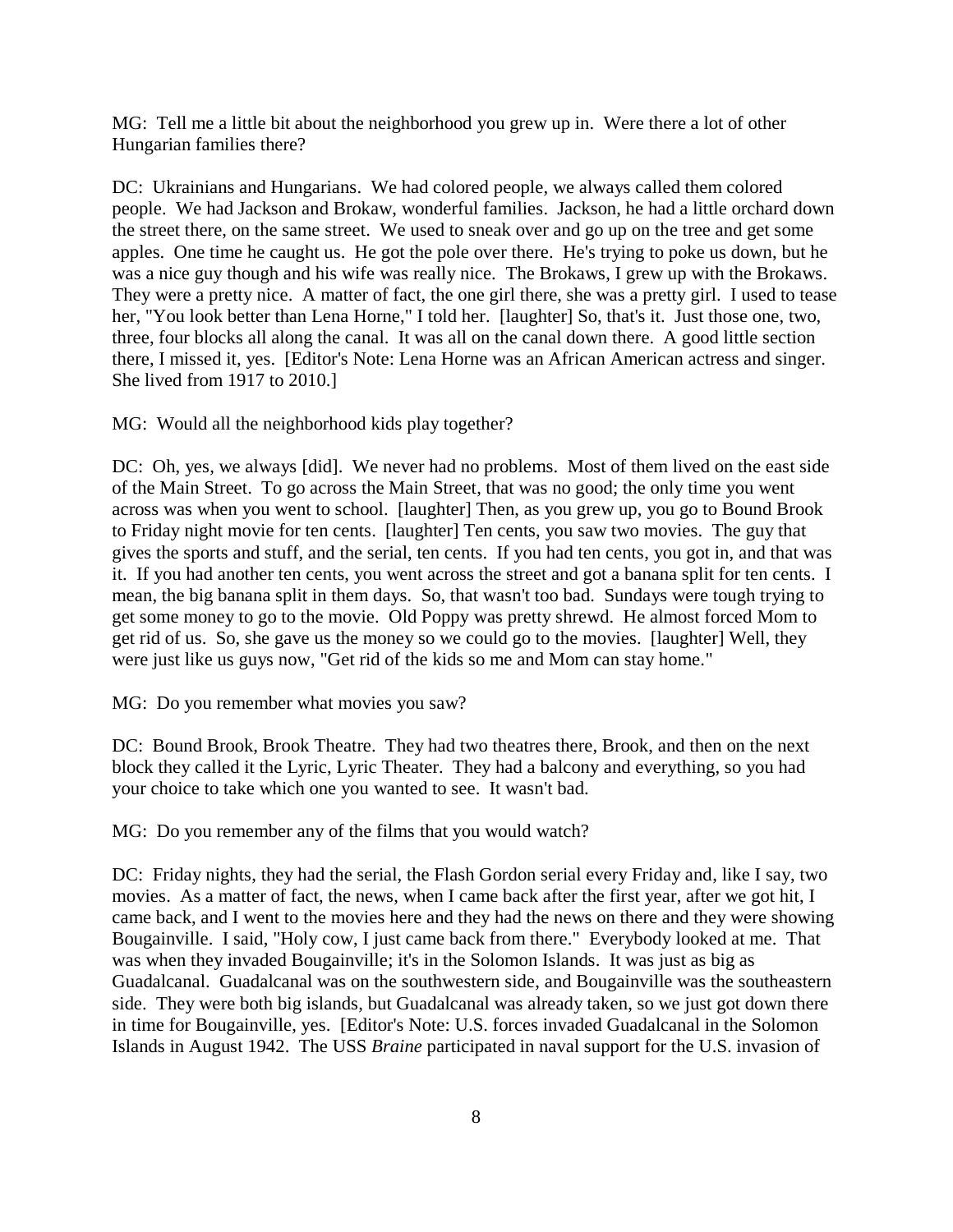Bougainville beginning in early November 1943. The Allies launched the Solomon Islands campaign to regain territories from the Japanese in the South Pacific.]

MG: What else would you do for fun?

DC: For what?

MG: For fun growing up?

DC: Oh, everything. Football and baseball. Ice used to freeze over there. We used to ice skate. Swim in the summertime in the canal. I lived in that canal because our yard ran right down into the canal. We had part of it fenced off from geese or ducks. We had a little gate there, and we always had a boat. Of course, we had to go down with the boat, go to the lowlands and get our wood. We chopped, my father and my uncle, they chopped down a tree about that big. There was enough wood there for two years. When they cut it down, they had to cut it there and this way and split it and carry it on their shoulders, up on the hill, put it on our boat and bring it back to the chicken yard and line them all up. Then, after school, when you come home, you either sawed wood or chopped wood. [laughter] It wasn't easy, but we didn't complain. We always had plenty to eat, even during the depression. We always had plenty to eat. Mom always did work on the outside. She did some washing and ironing. She washed and ironed for this family. The guy worked in the office, and he liked the way she did the collar. It wasn't hard and stiff, because they used something there to stiffen it up, don't they?

MG: Starch.

DC: Yes, so she didn't use any of it, and he liked it. Every week, ten, twelve shirts she did for him. It wasn't big money, but at that time, it was good money.

RA: Did your parents grow their own crops too?

DC: Oh, yes. Over here, yes, we had a nice garden. We helped dig by hand, and no roto tiller [laughter]. You never heard of a roto tiller. It was quite a piece, I'd say, from your car to that fence on the other side over there, all the way down to the canal. Mom used to have [huge] heads of lettuce like that. Out of this world. She used to fry it sometimes and sometimes use oil and vinegar. I liked the fried. She did a good job on frying lettuce, big heads, enough to give a lot away; you couldn't keep them all. That's what we did. We always had a pig. Pop would kill it, and two other guys would help him hold it. We had enough meat for sausage and everything we made out of it. Still the old-timers, from the other side. They knew how to do it.

MG: Were you cooking a lot of traditional Hungarian dishes in the home?

DC: Yes, well, whatever Mom made. She used to make chicken paprikash.

MG: What's that?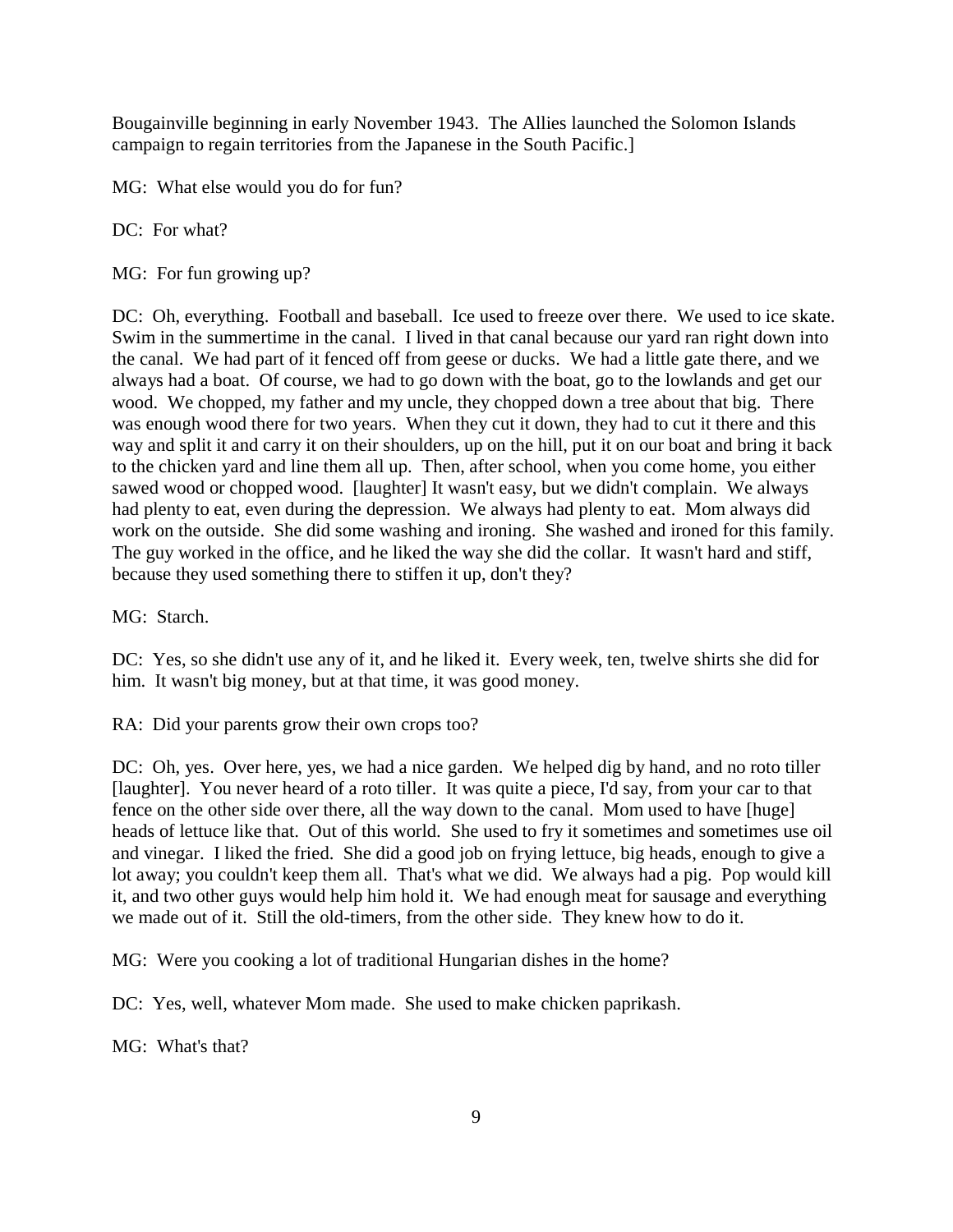DC: That's chicken with paprika. You put it in a bowl there with onions and oil there and heat it up and put a lot of paprika on it and cook it up that way. It's pretty good. Stuffed cabbage. Our kitchen table, it was big like that there, and when she'd get done with the dough, that whole table would be covered in one piece and she'd cut her own noodles. Never bought noodles, she made her own noodles. She cut her own noodles and that was it. So, it was pretty self [reliant]. You didn't have to do much to buying on the outside.

MG: Would you have to attend church services on the weekend?

DC: Yes, yes. Protestant church down here in South Bound Brook. It's still here. It's been here for I don't know how many years.

MG: How did you feel about going to church every Sunday?

DC: They used to give us an envelope. You know how much Mom had to put in there? Just a penny. That doggone envelope was worth a penny. It's enough, I guess. My little sister used to go with me, and both of us had a penny each and that was it. Not like today, you've got to put in a hundred-dollar bill now. [laughter]

MG: You brought up the Great Depression earlier, and I did not know if you could see ways the depression affected your town or your family.

DC: You just grew with it. We always ate good. We always ate good. You couldn't foresee it at that time. The depression was in the '30s, and I don't remember. Just go with the flow, that's all.

MG: Go ahead.

RA: Did you ever share food with your neighbors?

DC: What?

RA: Would you share food with your neighbors?

DC: Oh, yes. Mom and us, we made a fifty-gallon drum of wine every year. We had our grape vine from our house down to the chicken coop, up and down, up and over. The red ones we had. We had the dark ones we had. Then, if you didn't have enough, you went around and picked up a couple baskets. We had these containers there, you'd put it in there and you squeeze it like this here. Then, the ones we put in a drum, we'd get up there, me and my sister, with our feet, we would squash them down. Finally, they got that good container where you put it in and it squeezed down and the juice goes out into the thing and then we put that into a barrel, an open barrel. He puts it into a regular barrel, and then by Christmastime, it's ready. Then, he had buddies, my father and his buddies. That's when I had my first taste of wine there. [laugher] Mom made beer too. Pop asked her to make whiskey. Mom says, she drew the line, "No way, no more." [laughter] "You'll have the whole town here." [laughter] So, they were pretty good at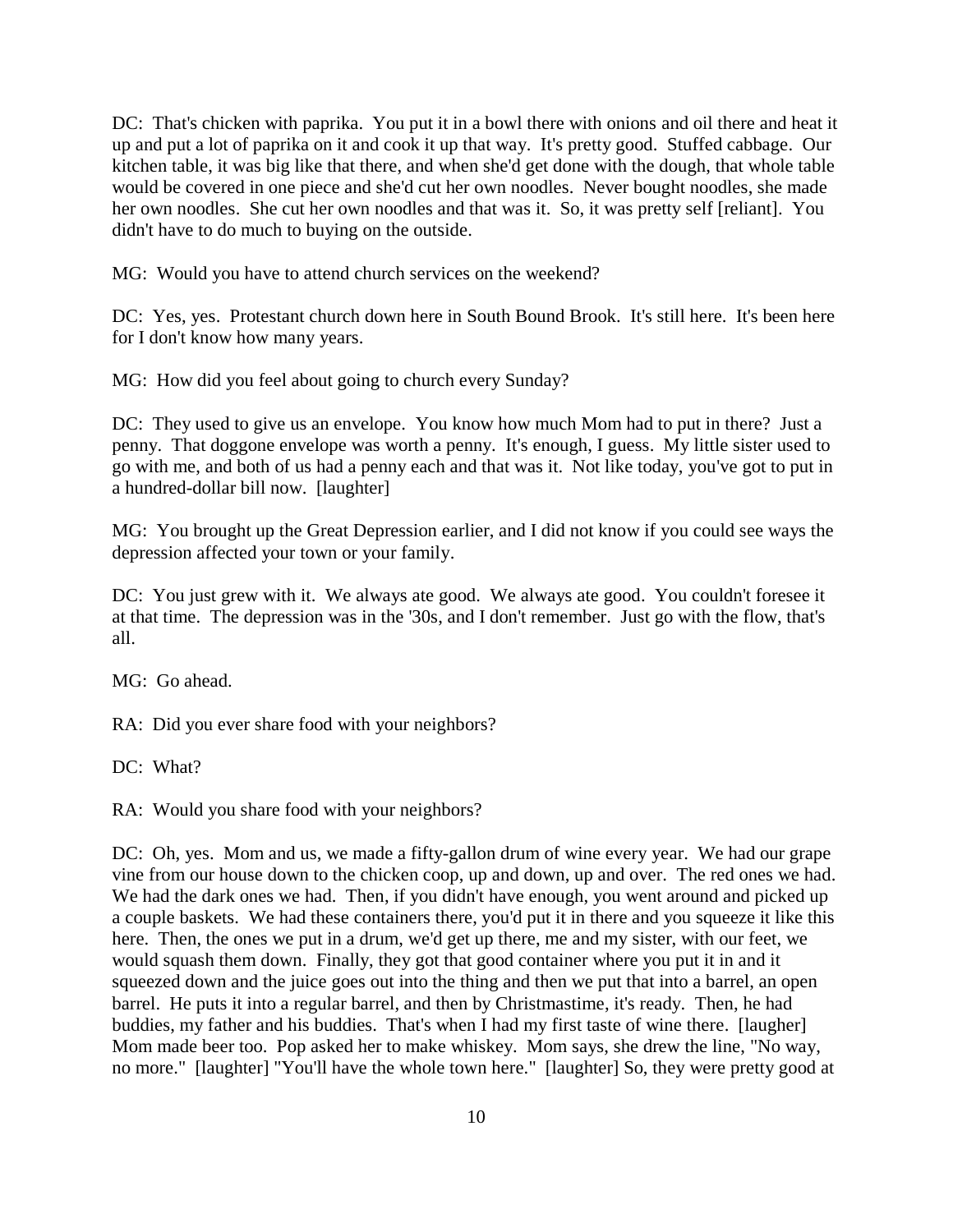making that stuff. It was probably illegal, but it was all right. He wasn't selling it. He was just giving it away. We had enough wine there for quite a while, good wine, good grape wine. [laughter]

MG: Did you have certain responsibilities or chores you had to do around the house?

DC: Well, yes. Mom used to take care of the furnace. She used to bank it and everything like that, and then she'd send the ashes down there. Okay, I got the ashes, take it down by the chicken coop there, and the ashes there on the hill there and dump it all out and pick out the coals that didn't burn. We also had a stove, combination stove, in the kitchen, gas and wood. So, we always had plenty of wood there. Between those two, it was all right. With the furnace, we only had one opening. It was about this wide right in the middle of the house; I'd say it was like the dining room. So, naturally, on our bed, we had these *dunyha*, these *dunyha*, they're made out of duck feathers, they're about that thick. In the wintertime, without that, boy, you get in there, nice and warm. Then, in the morning, you'd get up, everybody sat down now over top that heater there to put your shoes on. [laughter] By that time, Mom had the stove going in the kitchen there to help get a little heat, so that helped. There were just two places to get heat, not like today. They've got one for every room now. [laughter] You guys getting hot or what? [Editor's Note: *Dunyha* is the Hungarian word for duvet, which means blanket or comforter in French.]

MG: I feel good.

DC: Good?

MG: Yes.

DC: Okay.

MG: Tell us a little bit about your siblings.

DC: All I had was Deb and Donald, that's all.

MG: No, your brothers and sisters.

DC: Oh, well, my brother, he was the first one. He was the first one. Then, what happened to him, one time, he was on top of a boxcar down there and he fell and he broke his arm. So, Mom would come down there across the street, right down there by the borough yard, and the guy who was down there with the motorcycle, Mom got on the motorcycle, the guy brought her down to- they had him in the house with a doctor. Then, as he's going to school, it's leaking all the time, leaking. So, he called our regular doctor that comes to the house, you only pay two dollars, and he took it apart. There was a loose bone in there, and that's why it made it keep leaking.

Then, the war was coming on, and I said, "I'll be in before you." He says, "Oh, no," because he was older than me. He tries the Navy, tries the Army, tries the Marines. So, when they check you out, you're all lined up in the nude. He kept trying to hide his hand like this here, kept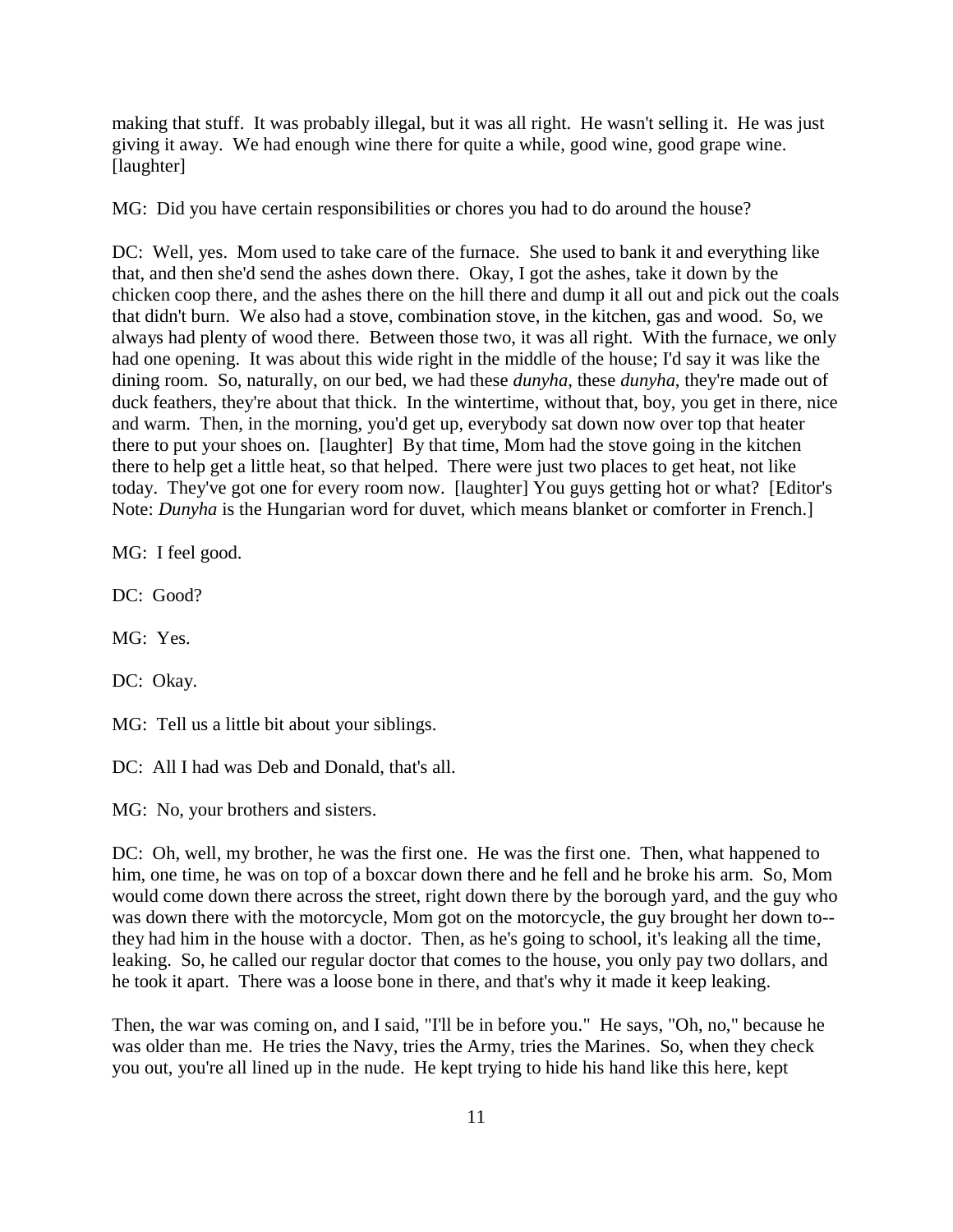turning it around, says, "What are you hiding your hand for?" Every one of them, and he showed them his arm. The one arm was shorter than the other, so neither one of them took him. I said, "See, I told you I'd be in there before you." I did. [laughter]

MG: Do you have a younger sister?

DC: My younger sister, yes, she just grew up with me. Then, my older sister, she got married and she lived next door, had a house their next door. Pop had it built in 1935, and she lived there. My other sister got married, she moved out to Long Island, and then from Long Island, she moved to California and that's where she passed away there last year, a year ago, yes.

MG: Their names were Yolanda and Olga.

DC: Yes, Yolanda and Olga. Yolanda was the oldest.

MG: Did you ever take any family trips or anything like that?

DC: My family, oh, yes. I took, my family, son and daughter and my nephew, one time we drove them down to Key West on the east coast and came back up on the west coast and then come back. Then, another time, we went down to Florida, we took, as a matter of fact, here he is now. I'll show you this boy. I'll show you how he messed up, too.

MG: Oh.

DC: He was a state kid. We got him when he was a small guy, by the state. We took care of him, and he grew up with us. He was about the same age as Debbie was.

MG: You adopted him.

DC: No, we just took care of him until his mother was able to find herself because she was drinking and all that stuff and smoking like hell. He never did go back to her. He left here just to go on a trip. He ended up going to California, picking lettuce and all that stuff and trying out everything out. Then, he finally come home, and then his sister bought a camping grounds in Pennsylvania and she had two of them there. She was the only one in the family that made out. She's a millionaire right now. He stayed with her and worked at one of them, and then ended up, he started to drink too much liquor. He fell down, hit his head. He wouldn't go and see his doctor. Next day, they go in there and look at him, he's on the floor, he was finished. He was the same age as Debbie, my Debbie. He was a good kid. He was a kayak man, a real kayak. He had a nice kayak, too. Dennis, we called him Dennis the Menace. [laughter] He was fifty-six I think, yes, fifty-five when he died, yes, or maybe older than that, I don't know, I'm not sure.

MG: Tell me a little bit about the schools you attended growing up.

DC: Oh, grammar schools? Not bad, not a problem. You did your work, and that was it. I never got in a fight. No, I don't remember nothing, no incidents. We used to go out to play,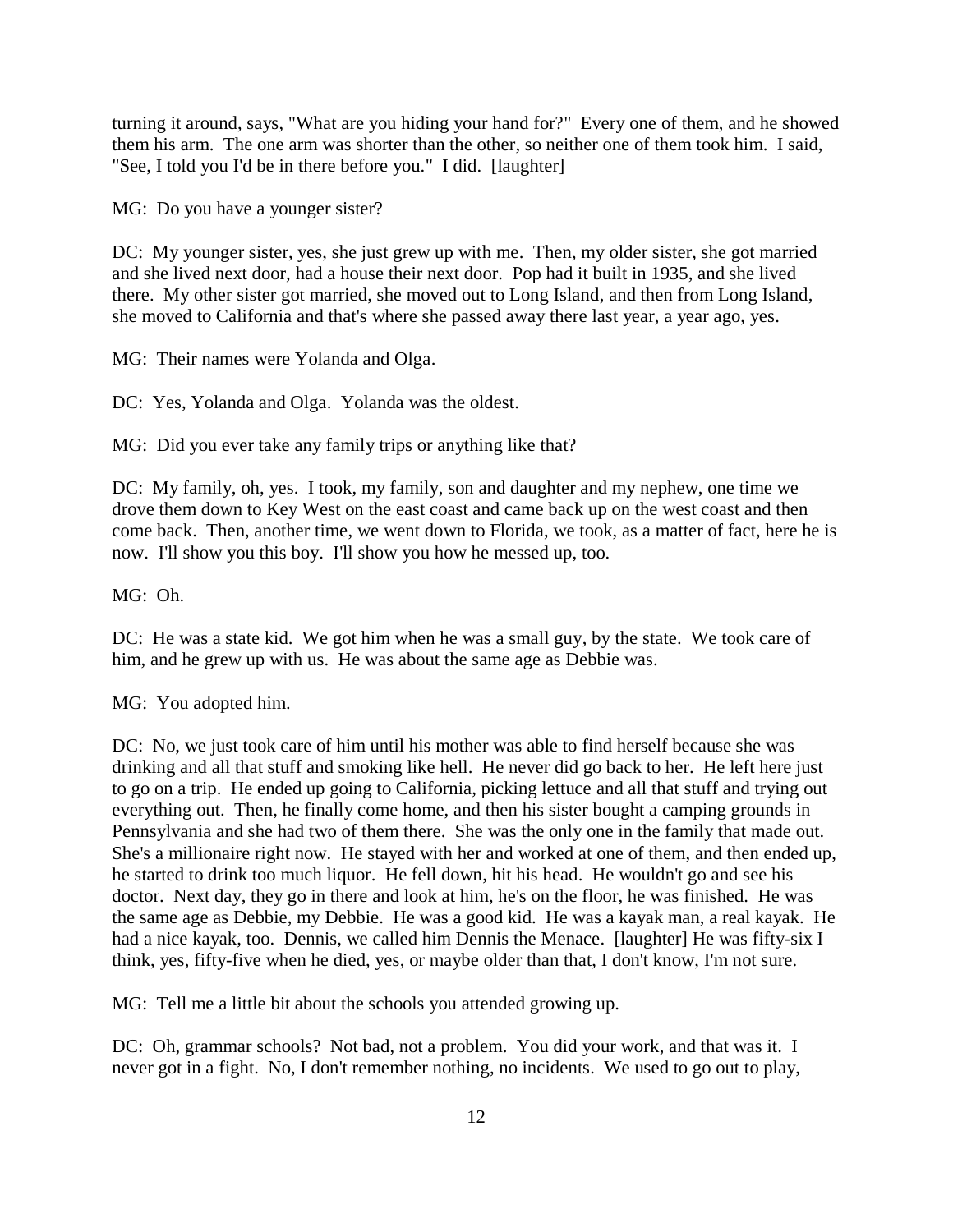recreation. I tried to stop a guy, we were playing football, I tried to stop a guy and got down on all fours and he came with his knee and hit me here. I said, "Oh God." The teacher came over, she come over. [laughter] I thought he broke my ribs. I didn't go to tackle him; I just got down on my knee like this and he was the big kid. He was the biggest kid there. [laughter] It's all right.

I graduated from grammar school, went to high school, and I stayed there a year and a half. When my father died, I had to go to work. When I was sixteen, I had a job and I was working. I started my sophomore year. I only went a half a year, and I didn't go to school. As a matter of fact, I didn't go to sign up to be a sophomore. I'm home, and the truant officer came down and told my mother I have to go back to school. At that time, you stayed in school until you're sixteen, not like today, you quit sixteen, nothing, don't worry, right. So, I went back until December the 17th, I was sixteen. I didn't go back to school no more. I went back to the job [laughter]. So, I've been working ever since.

MG: What was the job you were doing?

DC: I was working in what they call Warwick Print Shop. It was over there on Railroad Avenue there, along the railroad. As you go down towards Middlesex, turn right on River Road, first left, I don't think the building's there anymore. They had the chemical plant before, and then they had the Warwicks. They had these long tables, and they had to print it for all kinds of designs. Then, they would take it to the wash room and wash it in a big washer, and then we'd put it in a steamer and steam it and then roll them up and ship it away. I was a youngster there. [laughter] I wasn't even seventeen yet.

MG: Before you left high school, what were some of your favorite subjects or teachers that stand out to you?

DC: They didn't say nothing. I never even got to talk to any of them; they didn't talk to you.

MG: Was your family paying attention to what was going on in with the war in Europe?

DC: I don't know if they did or not. The Second World War you mean?

MG: Yes.

DC: I try to make that a plan when I first got home, the first year, was home for fourteen day leave from California. I picked up a train in LA, seventy-eight dollars round trip by train, fourteen days. I had six days at home and the other eight was for travelling. You didn't have much. As a matter of fact, I didn't think I was going to go home. I went home anyhow because I didn't know if I was ever going to be back again anyhow. [laughter] I tried to get back some. They're pretty good there, Grand Central. When we got there, I said, "Look, I got to be back in LA this certain time. When do I have to leave here to make it in time?" Boy, I hit it right on the nose. I got there at eight o'clock the night before I was supposed to be back, eight o'clock in the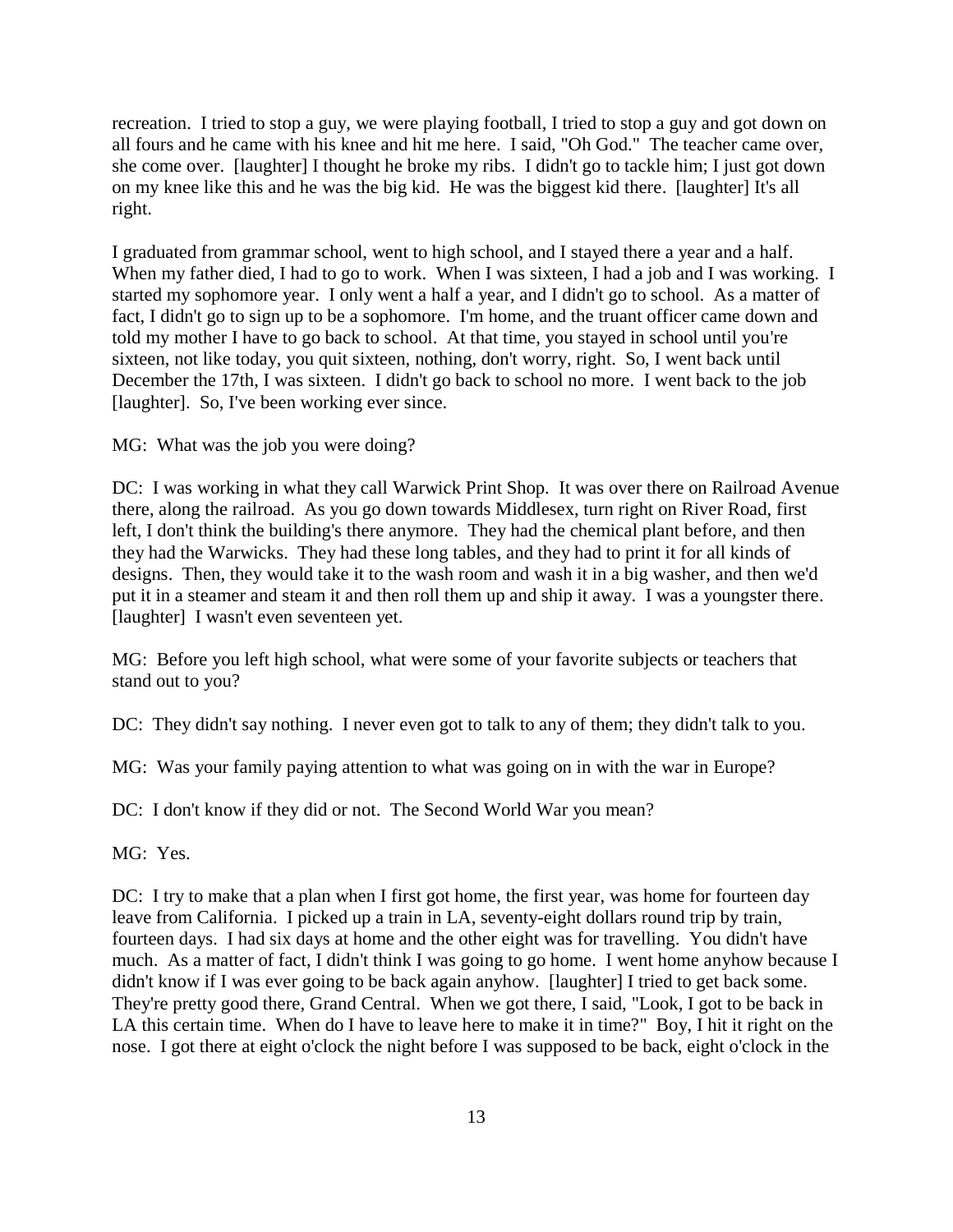morning. I did a little farting around a little bit, and then I went back to the ship and go to sleep. [laughter]

MG: Did you have any relatives in Hungary?

DC: Yes, I had that one aunt of mine came out; that was the one I know. The rest, I don't know. I don't know anything. They're up in age.

MG: You were not staying in touch with them while you were growing up.

DC: No, nobody. I'd like to take that Danube trip down that river one day. Boy, that looks like a nice cruise. [laughter]

MG: Well, tell us a little bit about the years leading up to World War II.

DC: Well, I was working. I was working at that print place. As soon as I turned seventeen, I went down to New Brunswick, and I signed up. The guy gave me the ticket for New York, Broad Street in New York, that's where you have to go, give you a free ticket and you go by train and you go in there. I passed everything, except I had one cavity in my tooth. I said, "I just had it fixed." I passed everything else. I come back to my dentist. I said, "Fix this tooth right now and put the regular stuff in there." He did. I went back to New York again, I passed, that was it. Then, when I get off to boot camp in Newport, Rhode Island, you know what they do there? They took that filling out again and put their own filling, the Navy filling. I said, "I just paid money to put that in there." So twice, the one tooth. Isn't that something? It's amazing.

We slept in hammocks in boot camp. One guy there couldn't make it out; he fell. The next morning, you see him, he's going out, discharged because mobility, I guess it has something to do with that. If you fell out of it, you couldn't do it. So, it wasn't too bad. You just grab the pipes and pull yourself up there and get in.

We had six weeks there before we went up to Boston, waiting for our ship. It was a brand new ship. We put it in commission there in Boston. It came down from Bath, Maine. That's where it was built. A lot of destroyers were built there or in Kearny, New Jersey. A lot of destroyers were built there. We had quite a fleet of destroyers. They needed them, too.

Of course, we were expendable. Do you know what I mean by expendable? If we're going alongside a battleship or a carrier, there was a torpedo heading for that, we're supposed to intercept that and take the hit. Then, the invasions, all the invasions, the destroyers had to get as close to shore as possible and draw fire, so the big ships could see where it's coming from. That's how we got hit in Tinian, off of Saipan and Guam, in between. We went in too damn close. Boy, they opened up. The skipper turned that ship around so fast. Every time a shot was here, he turned it there, a shot there, he turned there. We got hit with only one. We only lost three guys, so we were lucky. So, that's what I mean about being expendable. [Editor's Note: American forces invaded the Japanese-held islands Saipan, Tinian and Guam in the Mariana Islands in June and July 1944.]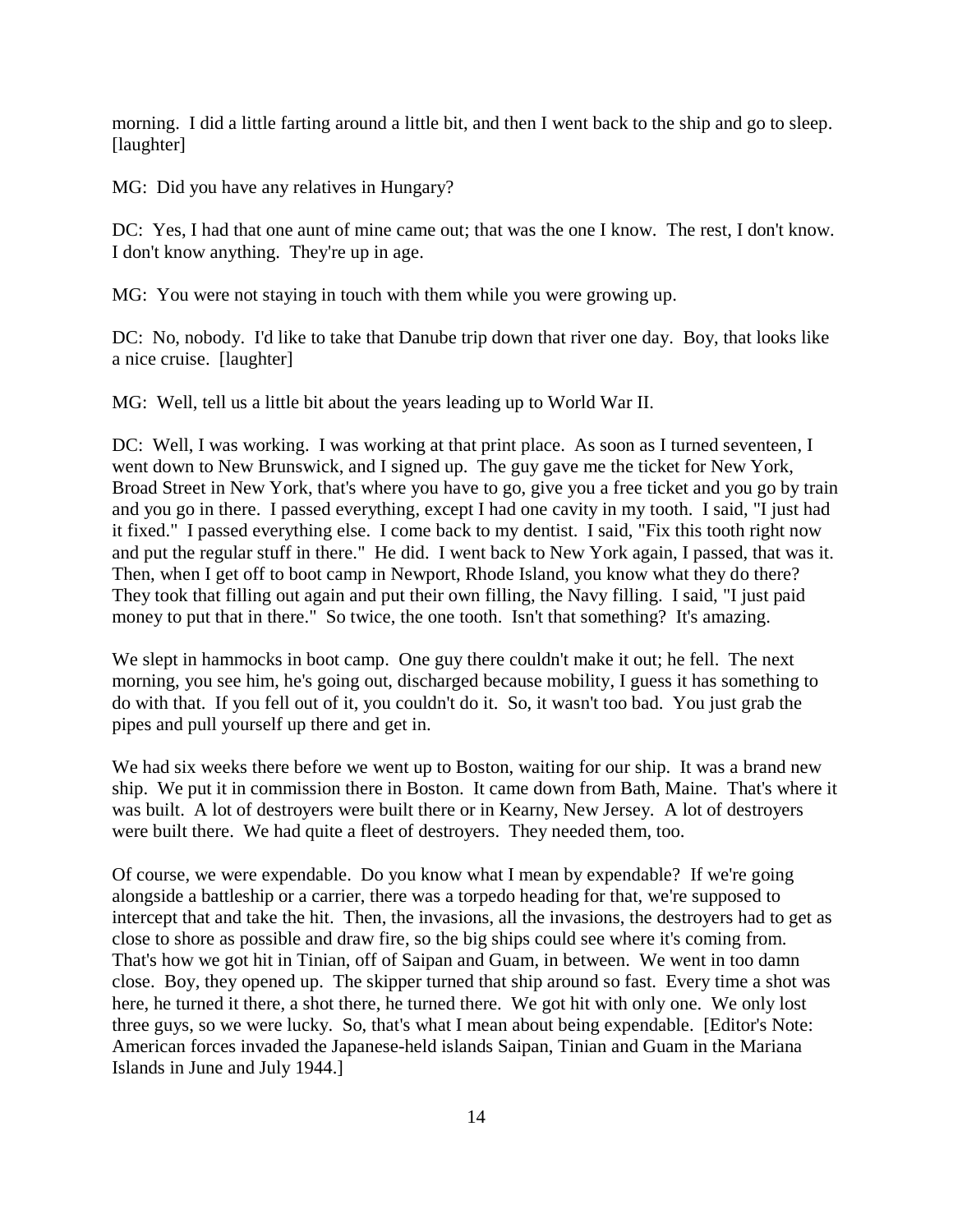We did a lot of firing there, especially in Saipan. If you stood out of the ring of Saipan where you could see the island, it'd be all smoke. That's how many shells were going in there. Here, I didn't even know my cousin from New York was in engineers there. He landed with the first troops, and I didn't know until I came home on my first leave. I said, "Holy cow, I was there. We were bombarding the doggone beach," and he got hit on the beach. He got hit on the shoulder. He got discharged right after that. So, he was already home before I was. Yes, he's still living. He's ninety-four years old, California. He lives in California.

MG: Where were you when you found out about Pearl Harbor?

DC: No, I wasn't in Pearl Harbor ...

MG: I know. Where were you when you found out about it?

DC: I was coming home from the movies, Bound Brook, coming up from the underpass, and this guy comes up by the hill with a radio, "Hey, they just bombed Pearl harbor." Who the hell is Pearl Harbor? I didn't even know. [laughter] I said, "Oh, okay." Then, we found out the next day. We said, "Holy cow, we're at war." That was it. That's the way I found out. [laughter] The guy had it on the radio.

We had a radio. We had the best radio on the block. We had the one that stood up there like this, nice and tall, nice big screen and everything, nice radio. I don't know where it went to; someone got it.

MG: How soon after Pearl Harbor did you sign up for the Navy?

DC: Oh, well, Pearl Harbor is December the 7th, 1941. [I signed up in] 1943, February, because I wasn't old enough. See, Navy, you could get in at seventeen. In the Army, you couldn't get in. My mom wouldn't sign. So, I said, "Hey, Mom, I'm not going to go into the Army." I said, "I want to go in the Navy. I want to sleep in the white sheets instead of sleeping in the mud." Two weeks, I didn't talk to her, so she finally signed it, scribbles her name on there. They let me in; then, I got in. [laughter] Seventeen years old.

RA: Before Pearl Harbor, did you want to get involved in the war?

DC: Oh, yes, I wanted to join the Navy since I was a kid. We always had a boat, like when we had a little ripples [in the water] with the big wind out there and we'd push the boat out there and go rowing in it. Oh, boy, big waves. That's how we were. I always wanted to join the Navy, from the time I was a kid.

MG: You said you went to New York to enlist.

DC: Yes.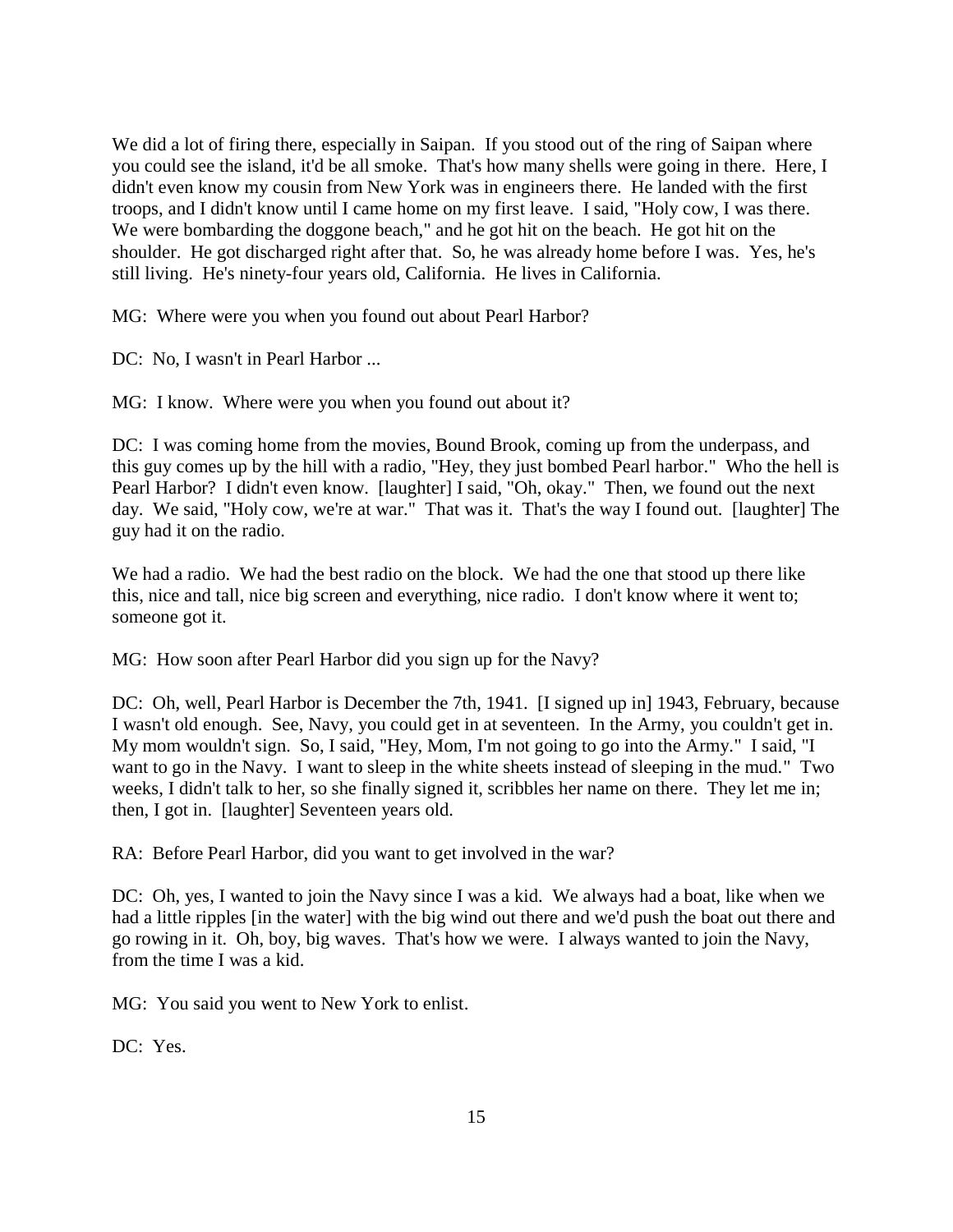MG: Did you go with some other friends?

DC: No, by myself. Broad Street, that's where we signed up and then we got sworn in. Once you got there, you were sworn in, and they let you go home and come back that night. I said, "Where the hell am I going to go?" I came all the way home again, crossed the Hudson on a ferry and [took the train on the] Jersey Central. They said, "What are you doing here?" I said, "Well, I've got to be back." I left a little early and then went back. [laughter] My neighbor took me to the train station at Bound Brook there, so I'd catch the train to go back. Of course, I was already sworn in. I'll be AWOL, if I didn't make it in time.

Then, they took us that night. They took us up to Newport by train. They didn't tell us where we were going. They wouldn't tell you where you were going. We didn't know until we got there. That's how secret it is, at that time. We had all kind of banners around there, "Watch your talk," about anything. We got there, threw all of our clothes off that we had, put them in a bag in front of us and they shipped it home for us. Back to the old Navy rags, which wasn't bad; it was only two piece.

MG: Tell us a little bit about boot camp and what you did for the six weeks.

DC: Boot camp, well, you got up at five o'clock in the morning. You went in a big pool to swim. This way they want to find out if you can swim. Once you pass, you take a test, you could swim from one end of the pool, it's a big pool. It's five o'clock in the morning. Then, way after that, you get out and then you do some marching. I said, "Holy cow, it's February." It's cold up there. [laughter] Then, we went to chow. After that, I don't know what we did after that. Like I say, we slept in hammocks there in our barracks. We went out, fooled around a little bit I guess. I don't know what time we went to lunch. So, they'd line us up. I still think when they lined us up, in the inspection in the big hall and they'd come around and make you pull your pants down and look at your skivvies, inside your skivvy. If it was dirty, you'd get out of the line. I never got out of the line. I passed every one of them. I still think those guys that got out of line, they put them in the amphibious crew that went down to Virginia, and the other half, like me, went on a ship. I think that's the way it worked; I'm not sure. We had one guy there, he had a voice so loud, he got shore duty right there at the point. They had made him a squad leader because his voice was so strong. So, he's lucky. He didn't get any sea duty. He stayed right there in Newport. [laughter]

MG: Were there men from all over, there?

DC: Oh, yes, all over. You didn't get to know too much about them in boot camp, like on a ship, because I had a buddy in Plainfield. I had a buddy in Cranford. Both of them got killed, and I went to visit the families when I went there. That's what I was doing with my wife. The one from Cranford there, his mother kept thinking he was still alive. So, I got a hold of his brother, I told him. I said, "No, he's not alive. I'll show you exactly where he was when he got killed." As a matter of fact, they didn't even find him. I don't know if they found his tags or not. Actually, see that number two mount, up on the bow.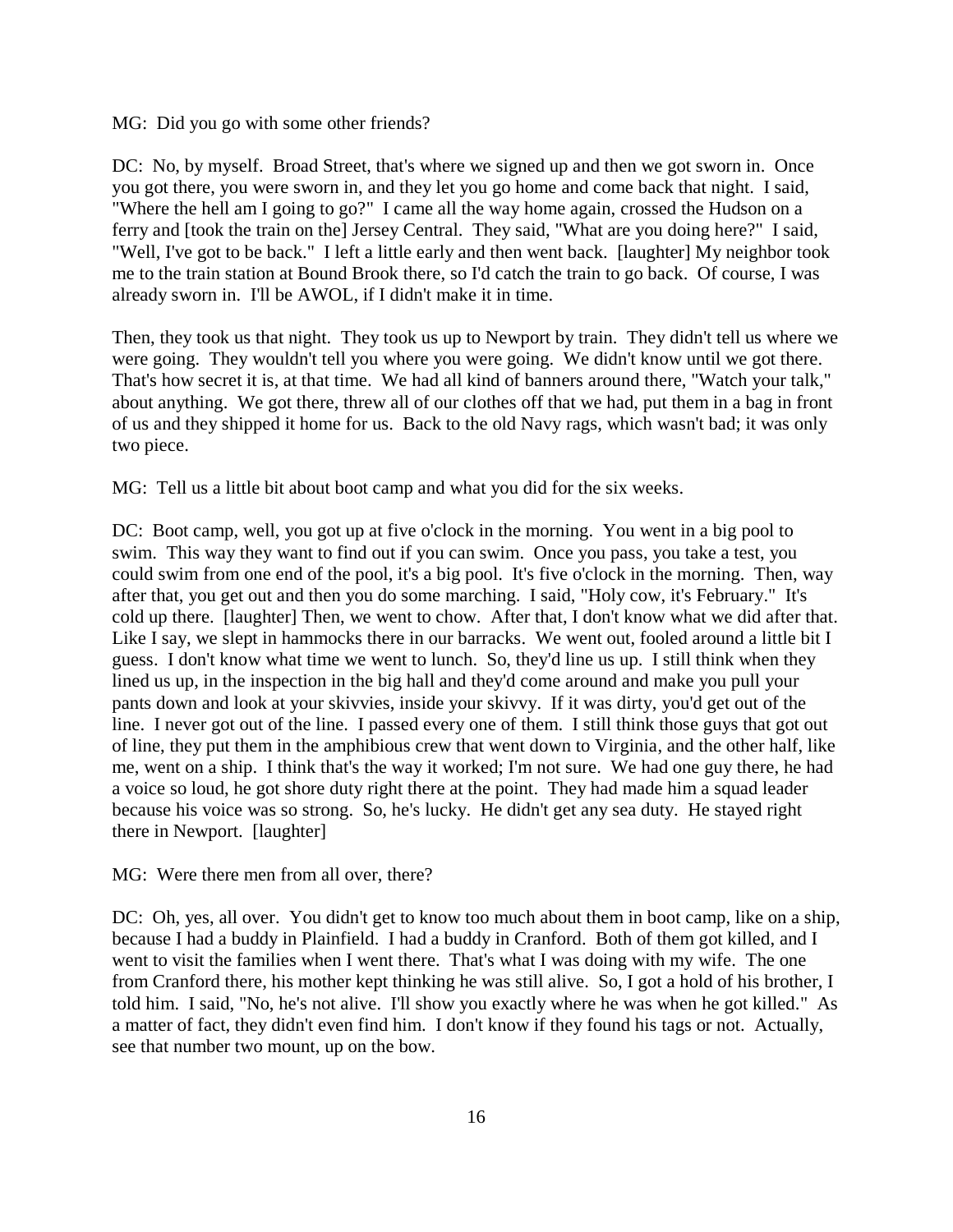MG: Yes.

DC: One, two, the one sticking out, the guns. Right under there was where the first plane hit us, and I was right underneath the bridge right there. The plane created a hole where I was able to crawl out. Out of ten guys in the radar shack, only three of us got out. I was lucky.

Then, the other plane hit on the other side where that second stack is, right into the second stack. All in the matter of a couple of seconds. This first one, I was on the radar, I had it coming in. I gave him the bearing range, I said, "We just hit that one." I said, "Okay, well, let's switch over to the other target, the one on the starboard side." By the time I said that, boom, that other one hit. They didn't kill the pilot. He was able to guide it in. Those guys [kamikaze pilots], they had their own funeral before they left. They sealed them in their planes, and they had the captain take a bunch of them down. He comes down as far as Okinawa. He'll turn around and go back to Japan, and the other ones only had enough fuel to crash into any ship they could find. Of course, they didn't have no fuel to go back because they were sealed in. That's the way they are, the Japanese people were that way.

As a matter of fact, if they would had invaded Japan, that would have been murder. They had over three hundred to five hundred suicide planes in Northern Japan if they invaded to raid them. There was no way to have shot them all down without hitting any of those ships, the troopships, the battleships, the destroyers, no way. When he dropped the atomic bomb, that was the best thing that ever happened, the best thing ever. Truman did one good thing there. Otherwise, we'd have lost over a million people, more than that. Boy, they were tough. They didn't give up. That's the difference between the Japanese and the Germans. The Germans, when they got cornered, they gave up. The Japanese, when they got cornered from the Marines and the Army, they don't give up. They kept coming right at you, and if you didn't kill them, you got killed. That's the way it was. The difference in the two people that we fought. [Editor's Note: The United States dropped atomic bombs on the Japanese cities of Hiroshima on August 6, 1945 and Nagasaki on August 9, 1945. The Japanese announced their unconditional surrender on August 15, and the formal surrender took place on September 2, 1945.]

MG: Go ahead.

RA: Would you have preferred to fight in Europe as opposed to the Pacific?

DC: I don't know. There wouldn't have been much in Europe. All you've got is the coastline of France, and with the Pacific, that's real wide. I have been in battles. The first one, when we got out there, when we got to Pearl after our shakedown. Remember the ship that went through that storm with passengers in that hurricane?

MG: Just recently?

DC: That's what we went through. We were going, we were all done with our shake down cruise. We went to Bermuda for our shake down cruise. We couldn't go in because Bermuda wouldn't allow a warship to go in the harbor, so we had to anchor out. We stayed out there and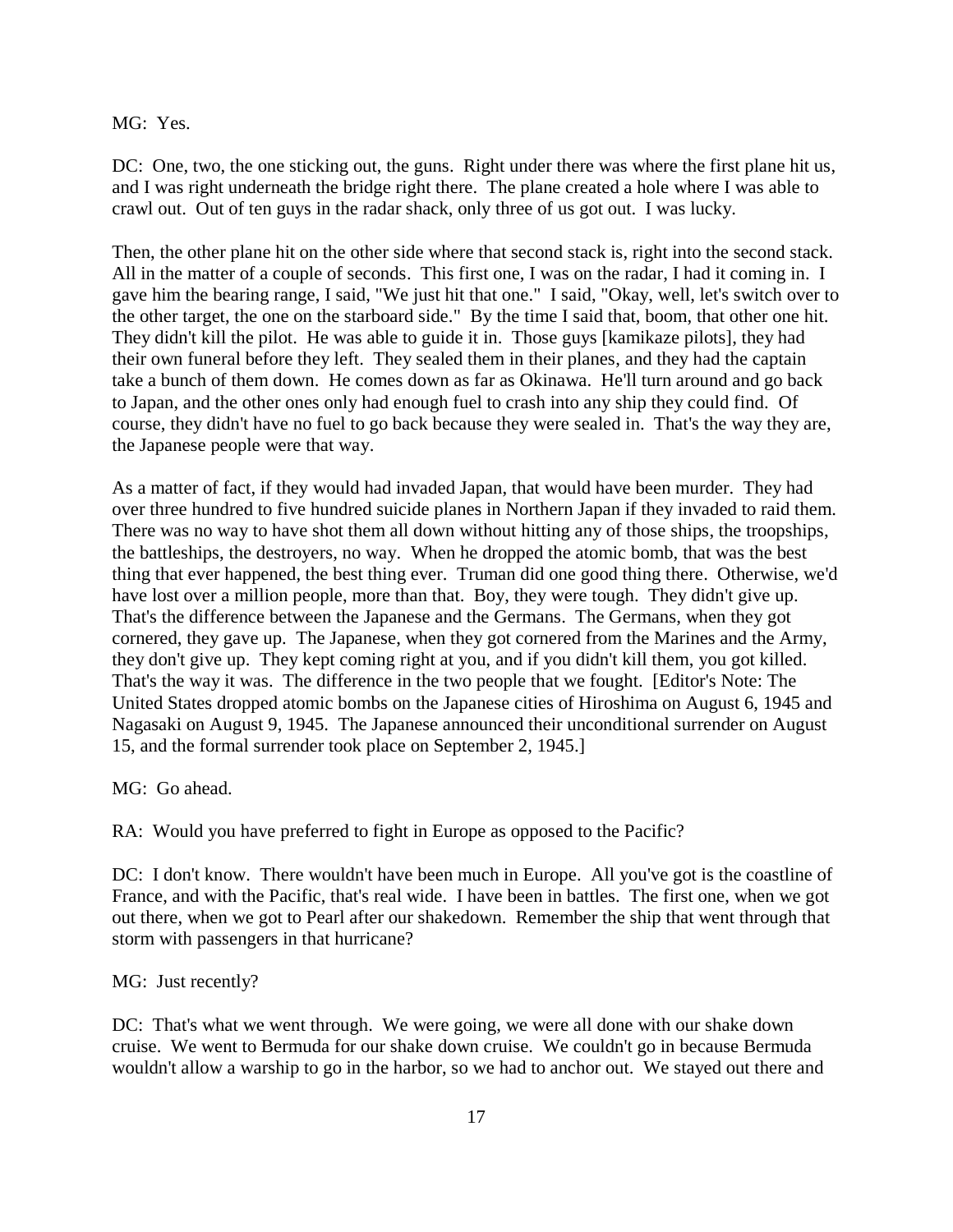swam off the ship there for a while. Then, we came back to Boston, practiced a little on the guns, make sure everything's okay, so everything's checked out good and then we're on our way to the Pacific.

Then, we hit that hurricane off Cape Hatteras. I said, "I'm seventeen years old. I'll never get to see the Japs." [laughter] I've never seen water so high. One time, you were up in the sky and the next time it was down in the trough, and when you're down in the trough, the waves, both sides are like this here, and the destroyer, that's why they call it a tin can, it just shook like that there. As a matter of fact, one of the ashcans [depth charge] went down the deck, and the guys were lucky. They just grabbed it and hit a stanchion and it held them from being washed overboard. When they went up on top, you were even with the ocean. The next time, when you were down, you were down in the hole. The gun one, one wave pushed the wall of that gun mount in. That's how powerful that water is. That's very powerful. One guy we had, we had to keep an eye on him. He wanted to jump overboard. He was sicker than a dog. [laughter] I never got sick. I was too scared to get sick. [laughter] That was something. They says, if you can make it to the galley--see, I lived back aft, [near the] number four gun mount, and there's a doorway down below there. When the ship would go up like this here, you'd open up the door quick, close it quick, get up on the next deck. Of course, when that fantail would go down, it'd be a wall of water that would wash right there. If you're on the deck, it would wash you right off. We were lucky no of us got washed over one. That was my one experience in that hurricane. I didn't think I was going to survive that.

As a matter of fact, we were escorting a cruiser, they said, "Where were you guys?" I said, "When you were up in the sky, we were down in the hole there." That's the way it was. [laughter] We met them down there in Trinidad. Well, anyway, this boatswain comes over to me, and he says, "Hey, there's a guy on Trinidad who wants to swap. You want to swap with him?" I went ashore there once. I said, "No way." It was hot. "I'm staying aboard the ship." So, I didn't swap. I don't know if he asked another guy. I don't know if he took it or not. I wasn't going to stay down there for the duration of the war. I went through the Panama Canal, out to Pearl Harbor. That was our start.

Then, we got to Pearl, and then the one destroyer was disabled. They were going to go have a raid on Wake Island, try to retake it, take escort carriers there and planes and bomb them. This one destroyer, something was wrong with it, so our captain, he volunteered, "Oh, we'll take its place." Okay, big shot. We went and we went with the carriers, we were escorting them. Now, we didn't see any action there, but we got so close we were able to launch the planes, bombard Wake Island. It was a small island. It got bombarded so damn many times, and then we finally did it and then we came back. [Editor's Note: On October 5-6, 1943, the USS *Braine* participated in U.S. operations to bombard Wake Island.]

When we came back, from there, then we went down to the Solomon Islands, we went back to Pearl, and then we went back down to the Solomon Islands. Then our squadron guy said, "Where the heck were you guys? We've been waiting for you." Well, we were lucky. We missed the big battle off of Savo Island. My buddy was on that *Juneau*. Did you ever hear of the *Juneau*? Did you ever hear of the five Sullivan Brothers? Well, they were on the *Juneau*.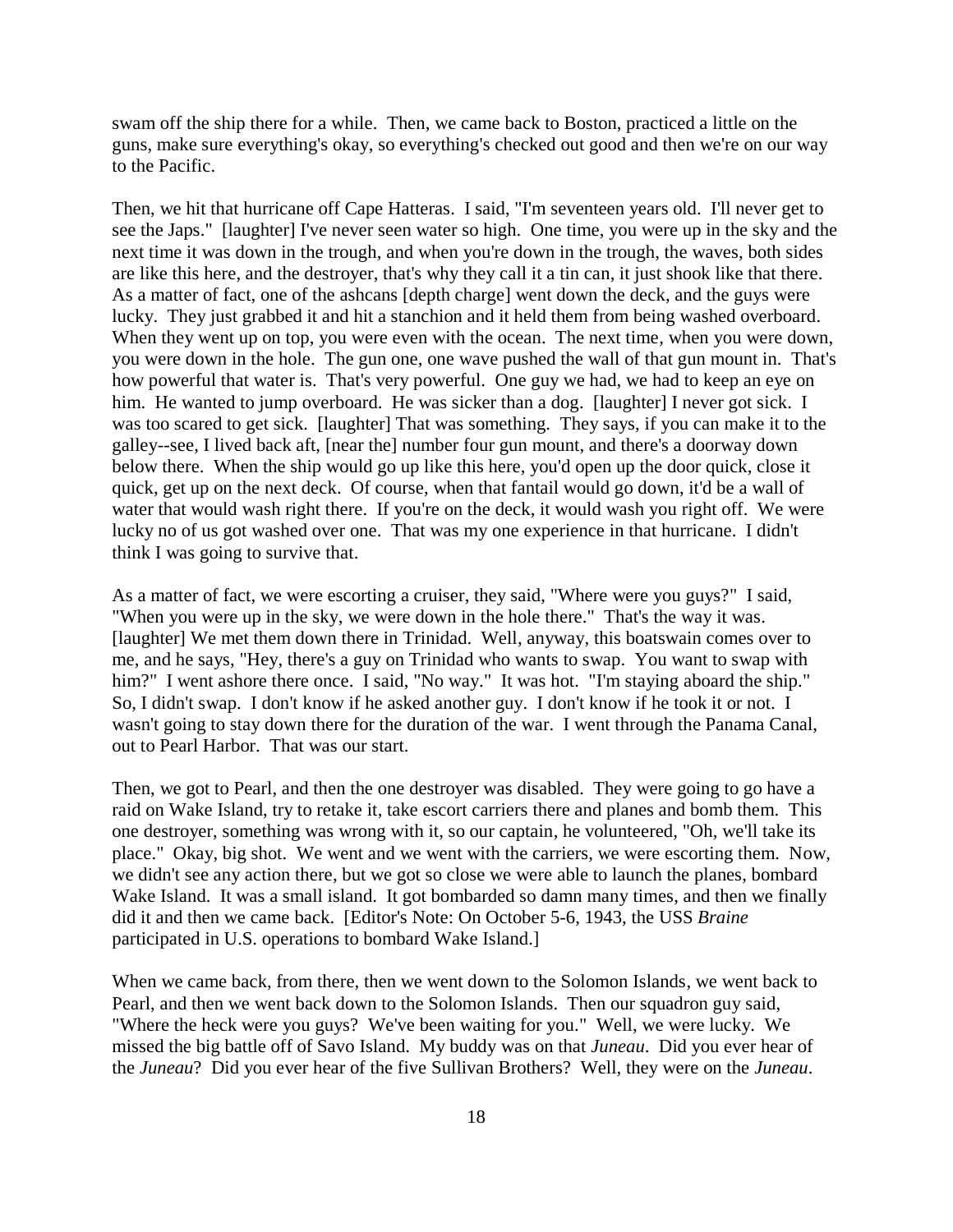That was built in Kearny. My friend, I grew up with, only one block away, next street, Franklin Street, Ernie Holbrook, he was on that. He got lost. He got it there. They were in the battle there, and they're on their way to Espiritu Santo to try to repair it a little bit. They couldn't do much. Here the Japanese sub was waiting in a slot over there, one torpedo, finished it off. Of course, it was pretty well mangled from the battle down there in Savo Island. So, Ernie never did come home. He went ahead of me. Of course, he was a year or two older than me. Ernie Holbrook, he lived on Franklin Street down here. [Editor's Note: The Battle of Savo Island occurred on August 8-9, 1942. It was the first naval engagement of the Guadalcanal Campaign. Over 1,000 Americans were killed and it is considered a Japanese victory. After being damaged near Guadalcanal, the USS *Juneau* was heading for Espirito Santo, an island of Vanuatu, for repairs. On November 13, 1942, the damaged ship was hit by a Japanese torpedo and sank in twenty seconds. Only ten sailors survived. On the ship were the five Sullivan brothers; all of them died.]

We had quite a few of them here. As a matter of fact, the five boys that lived on that street of mine, we were all in the service. A matter of fact, me and another guy are the only two still surviving. Johnny (Raznack?), I don't know if you've heard of him, he lives up in the mountains there somewhere.

MG: Do you have a question?

RA: How long would a battle last?

DC: The Battle of Leyte, that was a miserable one. We were lucky we missed that sucker. We brought the troops in in the initial invasion into Leyte. We stayed there a couple days. We made smoke, so the planes couldn't see the ship. Finally, they told us to go back down to New Guinea to pick up some more troop transports and bring them back. Halfway down, that's when the big battle was going on. I said, "Uh, oh, I think we're going to go back." No, we didn't go back, but we were lucky. Who knows, we might have been in it. [Editor's Note: The Battle of Leyte Gulf occurred in October 1944 between U.S. and Japanese naval forces during the Allied invasion of the Philippines.]

As a matter of fact, the one ship from our squadron, they run out of oil, so they figured they can make it to the tanker to fuel. Before you do that, you should've balanced the ballast with water. He didn't do that, and [there was a] typhoon, they were dead in the water. That's the only destroyer lost in our squadron. We had six destroyers in our squadron, and they were lost by a typhoon. Thirteen guys survived. The only reason why they survived, one destroyer captain said he's going to go back with his destroyer. They told him not to go; he went anyhow. He went back there, picked them up. They were all on a raft there. I met them at the reunion in Washington, D.C. when they had the six-destroyer reunion down there. I talked to a couple of them. We had a pretty good time. Bull Halsey was the speaker. Do you know Admiral Halsey? Man, I didn't think he was ever going to get off that microphone. He could talk a mile and two hours. They almost made him stop. Those guys can really talk. [laughter] [Editor's Note: William Halsey lived from 1882 to 1959. He was a fleet admiral during and after World War II. He commanded the Southwest Pacific area and the Third Fleet in the Pacific during the war.]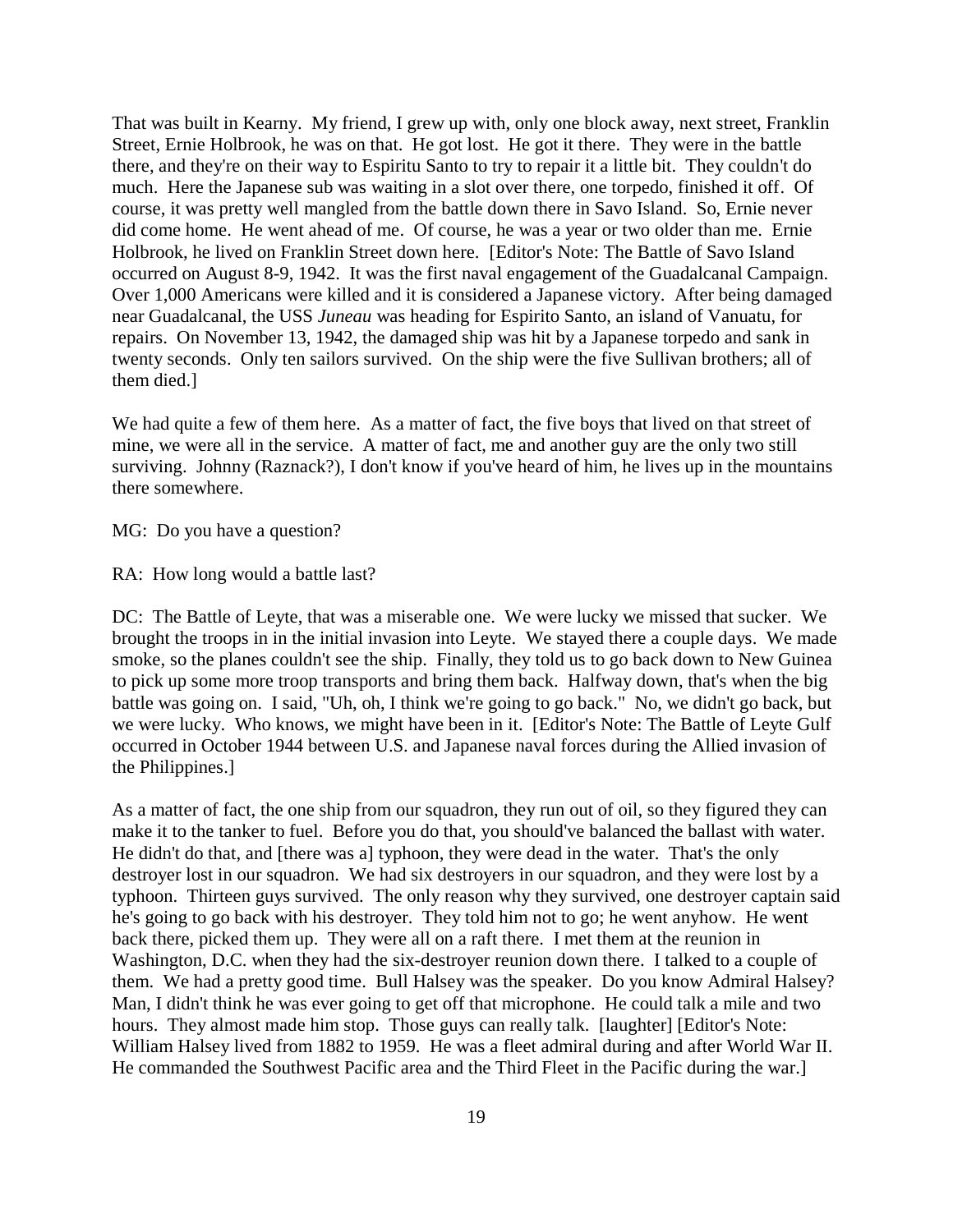MG: Did you go to advance training after boot camp, or did you get an assignment right away?

DC: No, I went right to the ship.

MG: What was the first ship you were on?

DC: That was it.

MG: What was the name of the ship you were on?

DC: *Braine*. I still wear the old thing [a hat]. [Editor's Note: The USS *Braine* was a Fletcherclass destroyer. It was commissioned in 1943. After World War II, the ship remained active until 1971. It was then given to the Argentinian Navy and then used as a target and sunk in 1983.]

MG: The USS *Braine*.

DC: Yes. That represents the Beaver Squadron. That's the Beaver Squadron; that's the beaver.

MG: Okay, a beaver with a bow and arrow.

DC: Yes, that's the Beaver Squadron, Desron 23. [Editor's Note: Destroyer Squadron 23 was formed during World War II on May 11, 1943 as part of Admiral Halsey's Third Fleet. Its mascot, Little Beaver, is a Native American with a bow and arrow. Little Beaver comes from the Red Ryder cartoon strip.]

MG: Can you say what that means?

DC: Just the name of the group. I tried to get a new hat made and have them broad it, instead of on the seam like this here. Nobody knows how to do that, but knowing this is so doggone old.

MG: It has character though.

DC: Once in a while, I wear it. I belong to the senior citizens, we'll go someplace sometimes, I'll wear it, because I might meet [someone and] talk. As a matter of fact, they have a reunion going on in Philadelphia. I'm not going to go. I can't go to those things anymore. It's too much, get on a bus, too much. My legs can't do it no more. I'm trying to go to the Philadelphia casino there in April, so that's closer. It's only fifty-two miles. Me and the wife always went to Atlantic City though, resorts. As a matter of fact, I had a card from them, the offer, the prizes they're going to give out, always under her name. So, I just rip it up.

MG: When were you given the assignment of radarman?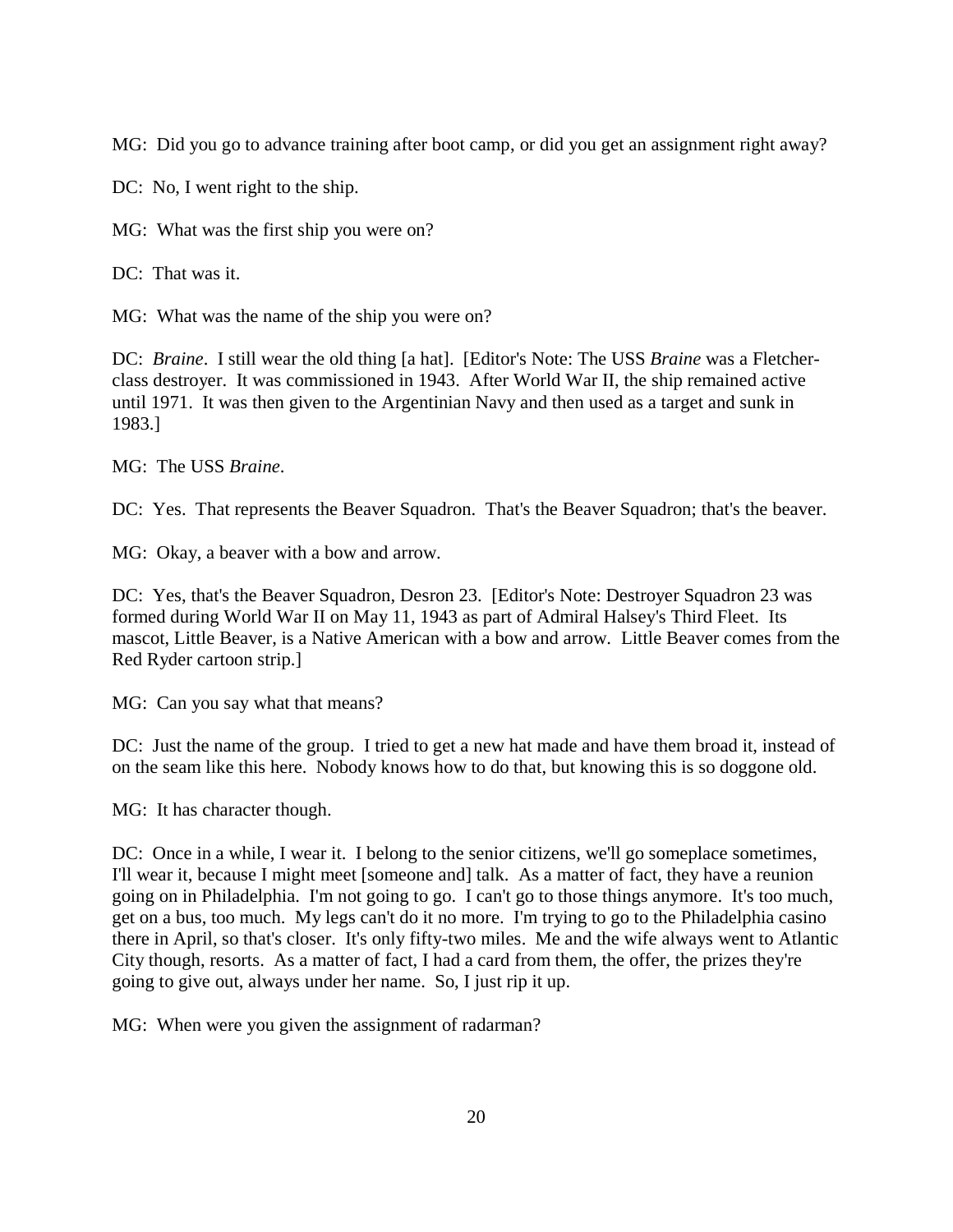DC: In Pearl, when we came back to Pearl, after we got hit. I went to the executive officer, I said, "I'd like to be a radarman." He says, "Okay." He says, "You better be a good radarman." I said, "Oh, yes, Sir." He was a little guy. I think he was in the Navy all his life. So, that's when I started. I started striking.

I'll give you a moment down in the Admiralty group. You don't know where that's at anyhow. That's below the Philippines, Admiralty Islands. It's a bunch of islands there. We came in, anchored. There's an ammunition ship there. We had to get some ammunition, what we used for bombarding, and I had the watch. All the ships set up their screens to watch a movie on the bow. I'm watching; I had the aircraft radar. The surface radar was behind me, the guy who was on that one. I pick up the thing over the beach. You've got to watch the beacon a little bit and just keep your bearing on there. This sucker looked like it was moving. At that time, our radar wasn't good over land like they are now. I said, "Son of a gun, I've got something." I told my buddy, "Tell the captain I picked up a bogey." So, he went over there, and I picked up the phone and I said, "To all ships." I picked it up, the phone, by myself, nobody told me to, I said, "I picked up a bogey bearing So-So, bearing So-So." When I said that, they got three calls from different ships. They all picked him up, too. Everybody shut the movies down. It was all lit up. So, the captain comes up, "You sure you picked it up?" "Yes, Sir, I picked it up and I got notified by the other ships. They got it. They picked it up too after I gave them the bearing and range." I felt good there. [laughter] Those radars, at sea, they're all right, but over land, it's hard. If you find a pit for something, you just keep an eye on it, it will move back and forth. If you see it moving, then it's something, it's a plane. They say his name [the bogey] was Crazy Charlie, used to come over around there and inspect to see what's down there and then report back. Once the other ships got it and the lights went out, Charlie was gone. He was gone. [laughter] Yes, that was pretty good, Admiralty Islands, Manus Island, that's it. That's where we had to load [ammunition]. I helped load the ammunition because I didn't do much work, on the radar, like the seaman. After watch, you had to paint and scrape paint and clean and all that. I used to do that. That's why I wanted to get the hell out of there. I wanted to get into radar because those guys got double watch. You sit out there and play checkers and cards and everything like that, and that's what I wanted. That was pretty good there.

MG: Well, tell us about your first tour.

DC: Well, my first tour was the island, I told you, the one we escorted.

MG: Near Bermuda?

DC: No, that was a shakedown. We took a shake down, down there.

MG: Okay.

DC: See, when the ship comes down from where it was built, you've got to go out what they call a shake down, try everything out, the guns and stuff like that. As a matter of fact, they pulled a sneaker on us. They picked up a submarine out of Boston, so we had to go to General Quarters, so it was only a fake. They wanted to see how the guys reacted, so that was pretty good. Then,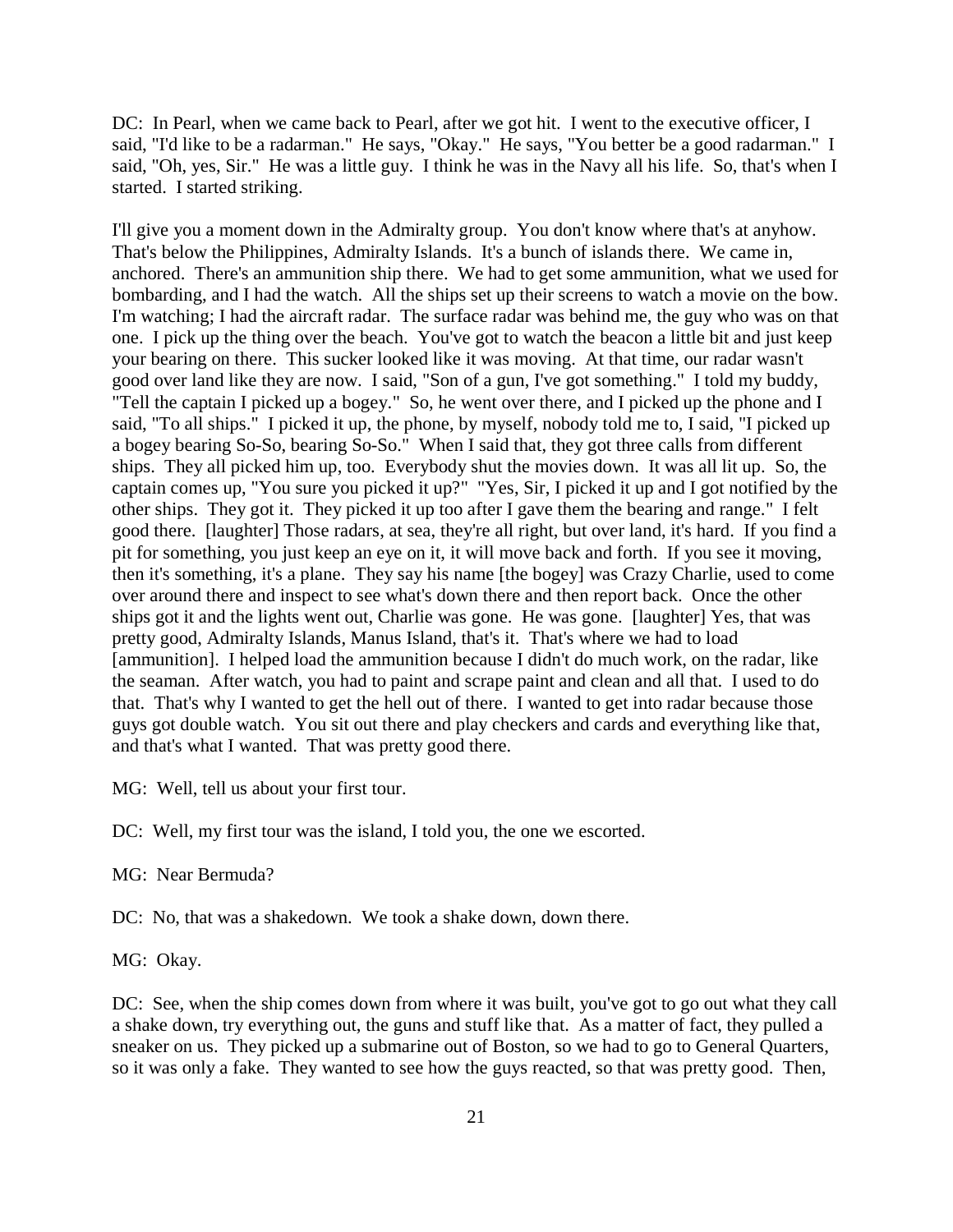we went down to Bermuda and came back and everything was okay and then on our way over and that was it. That's when we went through that hurricane.

MG: When you were called to general quarters, where would you report to?

DC: At that time, I was at gun mount five, the last gun on the right there. I was on that one. I'll tell you about that one now. We were going to Bougainville, escorting troop transports for the invasion of Bougainville. Torpedo planes were picked up. One torpedo was dropped right underneath this fantail. As a torpedo drops, it sinks, and our fantail went up at the time and the torpedo went right under it.

Now, between the two stacks, our chief of the boat was on the deck. That was his position, chief of the boat. Another plane came and dropped a torpedo; he dropped it so close, it went right between the stacks and landed on its side. We were lucky. We had to call the ships that we were escorting, "Watch out for torpedoes heading your way." They was pretty far, but they didn't make it anyhow. They didn't hit anything. We were lucky, but it was dark. Boy, I'm telling you, it was really dark. They knew the weather, how, when and where to go all the time. That was a close one there. If they would've hit that one on the fantail, they would've blew the whole tail out. I would've been gone right away. [laughter]

RA: Was there one gun in particular that was your main gun and most important gun on the ship?

DC: No, after that, then I got on the radar shack.

MG: What were the other weapons on board?

DC: Well, we had five five-inch 38s. They call them five-inch 38s, the ones sticking out. Then, you had 40mm on each side of the bridge, 40mm on this side, mid-ships, and 20mm on the fantail. Then, you had two 20mm on the port side and two 20mm on the starboard side. Now, that's the gun that one ship there, the *Edwards*; they shot down, I think, twenty-some Jap planes. I saw movies later on, Japanese ships, with the small guns like a 20mm, there's always a guy with the cane there directing them. Of course, you can only see so much because you have to handle it yourself. We should have had it on our ship, somebody alongside those 20mm, and they could've blasted those souped-up, doggone Jap planes right out of the air. "Move it over, up, down, south." Just a thought. I would've liked to get on the 20mm.

MG: Could you give us a sense of the chronology, where you went first and then where you went?

DC: Well, after Wake Island, we went down to Tulagi. That was our port. Then, we prepared to take minesweepers along Bougainville, escorted there and laid the mines and then came back. Then, they got ready for the Bougainville invasion, and then we went on that, that was second. Then, after that, there was islands between New Guinea and Bougainville. One of them was named Green Island. That's where we shot our first plane down. Then, there was another island,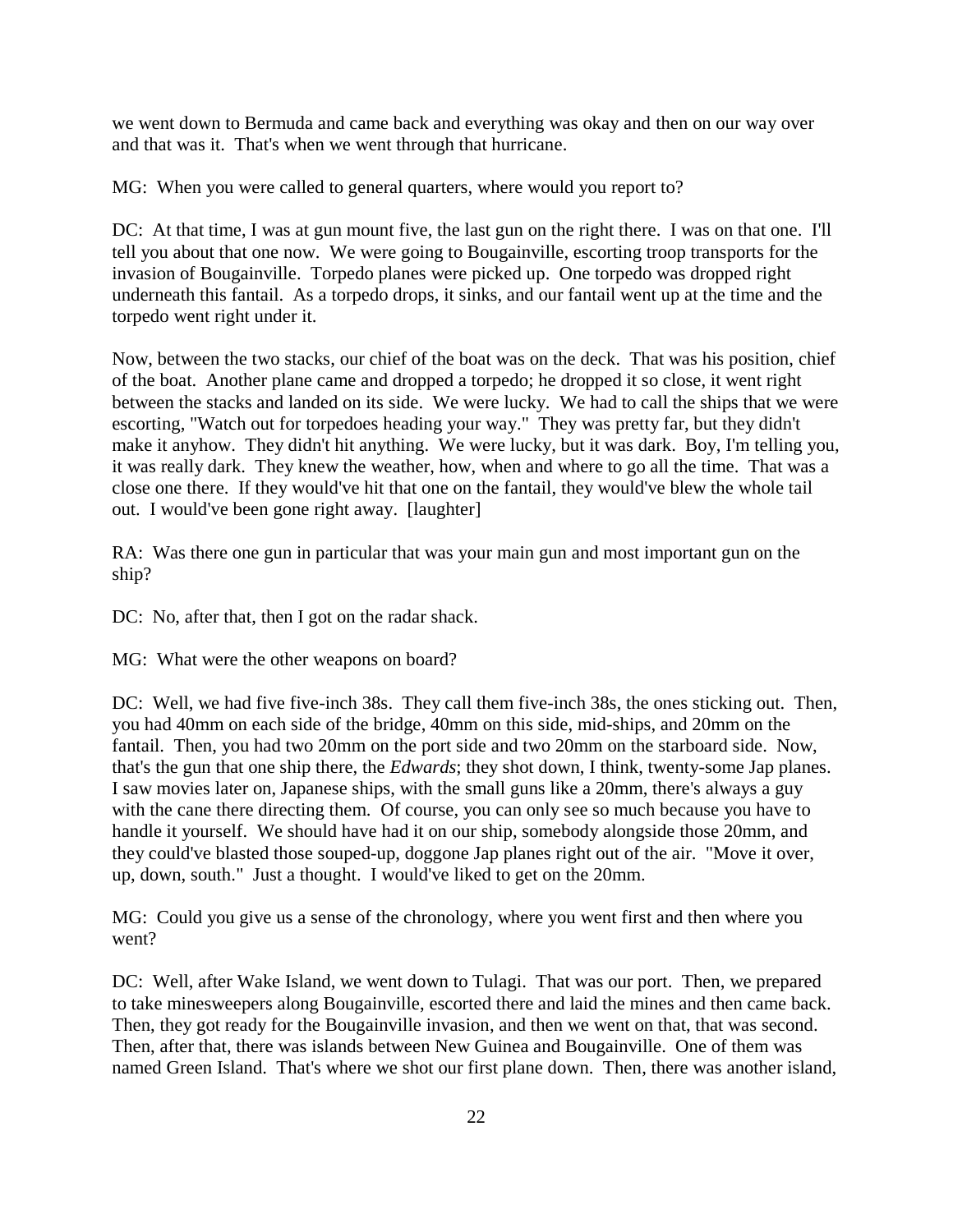I'll tell you about being expendable. It was called Emirau. You never heard of Emirau. They told us, "Get as close to the beach as you can. See if you can draw some fire." No fire. The guys weren't sure; we already found out the only thing they had on there was a little radio post, the Japanese had there. [laughter] [Editor's Note: Tulagi is an island of the Solomon Islands. It was invaded by American forces on August 7, 1942 as part of the Guadalcanal Campaign. The Green Islands are a number of small islands near Bougainville. They were invaded by Americans in January 1944. Emirau Island is part of the Bismarck Archipelago. It was invaded by the Americans on March 20, 1944.]

Let's see, Emirau and Rabaul. Rabaul, that was a tough one. We went up there at night time, dark as all. It's almost like, the size of the river going up there, went up there fast, bombarded quick. We saw flames shot up; we must have hit an ammunition dump or something like that, turned around quick and got the hell out of there. Boy, if they would have found us, they would've wiped us right out, but it was so damn dark there. We got back to Tulagi there. I was happy. We did pretty good there, around New Guinea. [Editor's Note: Rabaul is a port city on the island of New Britain. It was taken by the Japanese in January 1942 and held until Japan officially surrendered in 1945.]

Then, our hearts dropped a little bit. We went around New Guinea there alongside the shore. It was already taken by us, and they had WACs [Women's Army Corps]. You'd see the WACs on the beach. I go, "Holy Christ, they make us feel like hell." The women, you can't get near them, so I think we just went there to patrol a little bit and then we came back.

MG: Did you pull out the binoculars?

DC: No, I didn't. We had big binoculars. Boy, I wish I could've gotten one of them; the Navy binoculars are good. See, I was inside there. I didn't need any binoculars. Only the guys that helped out on the bridge, they had binoculars. The guys back aft, they had binocular. It helped.

The only trouble, one time there, before the Turkey Shoot, I don't know if you ever heard of the Turkey Shoot. That was the Mariana Campaign; that's Saipan, Tinian, and Guam. We're going up there, and a torpedo surfaced. They saw in the periscope. They saw it, and they hollered, the lookouts, "How come you guys didn't pick it up?" Of course, radar, we couldn't pick it up that low. We stayed there. We bombarded Saipan. Tinian, we got hit by the shore battery, buried our three guys right there at sea, and then we came home for a while. That's when we went back out ready for the Philippines. That was the big battle. Actually, the biggest battle was Okinawa. We lost more Navy personnel at Okinawa than they lost in the two wars. When the ship goes down, you lose eighty on ours, 115 wounded, but we got back though. That was it. [Editor's Note: The Battle of the Philippine Sea, nicknamed the Marianas Turkey Shoot, occurred on June 19-20, 1944. Days earlier, on June 15, U.S. Army forces and Marines invaded Saipan in the Mariana Islands. While American ground forces fought against the Japanese to secure Saipan, the Japanese Navy counterattacked by launching its carrier planes. The U.S. Fifth Fleet counterattacked with its carrier planes. In the ensuing "Marianas Turkey Shoot," American planes shot down 346 Japanese planes at the cost of thirty American aircraft. The Battle of the Philippine Sea was a resounding naval victory for the Americans. In July 1944, American forces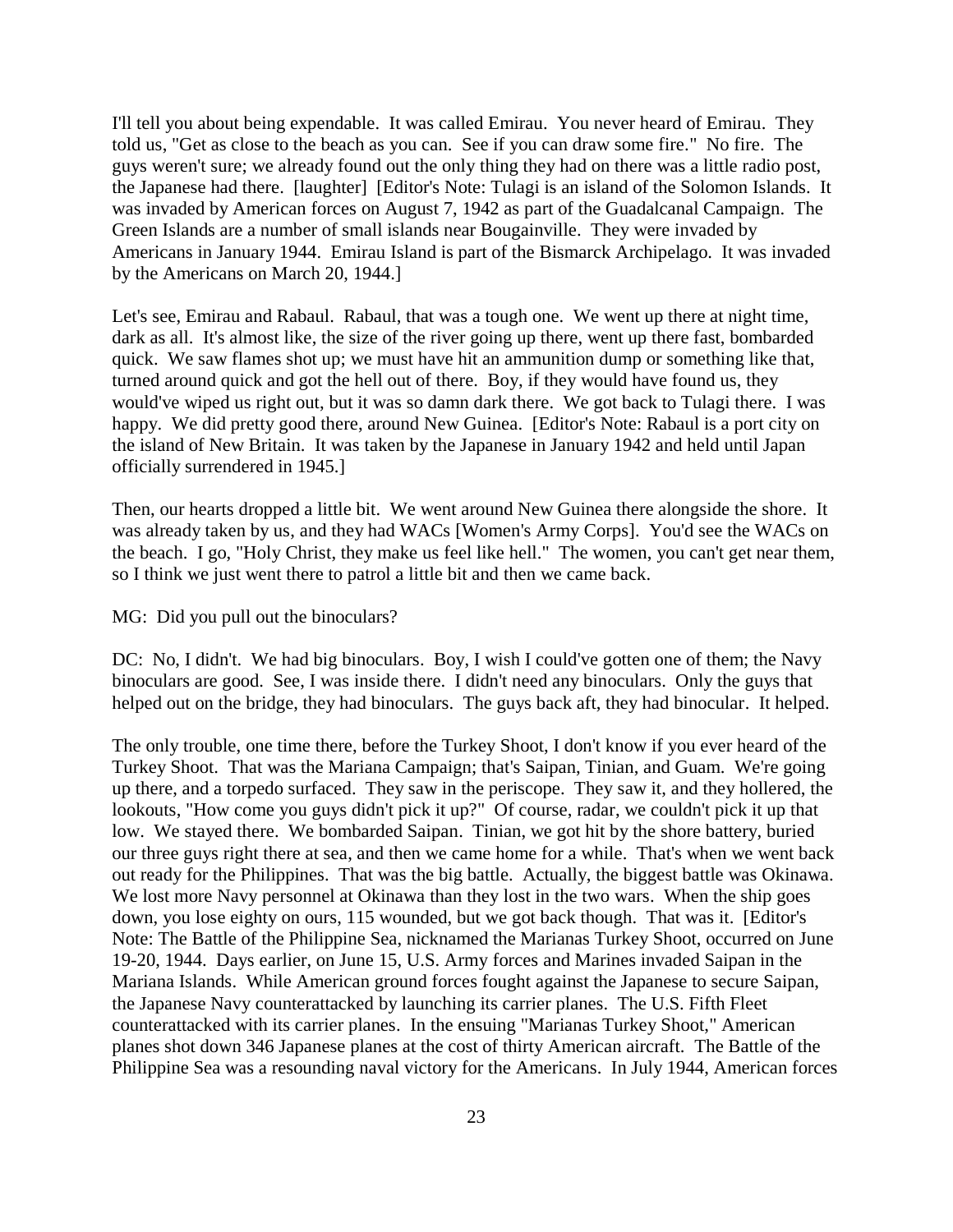invaded Tinian and Guam in the Mariana Islands. The Battle of Okinawa occurred from April 1 to June 22, 1945, during which time American forces invaded Japanese-held Okinawa and American naval forces engaged in simultaneous operations. It was the costliest battle of the Pacific War.]

MG: After battles, where would you go to repair the ship or resupply?

DC: We came all the way back to Boston on one boiler, and they took that fire control thing that sits up on top of the bridge at Pearl Harbor and put it down on the main deck at the bow for balance so we could go back. I said, "Oh, we're going back to Boston like this." All we had to do was hit a storm off of Cape Hatteras on the way back up, but it was all smooth sailing. We pulled into San Diego for three days, and then from there went down to the canal and went up to Boston.

RA: Was Boston the only place you could repair?

DC: No, no, Boston, Long Beach, California. As a matter of fact, they repaired us when we got hit the first time with the shore battery there. The final, when we got hit with the suicide plane, we came back home. I thought for sure they were going to scrap it, but they fixed it all up and then they put it in the graveyard down in Charleston. They had destroyers lined up; you could walk on every one of them and go across the bay. That's how many were there.

Then, Korean War opened up. I said, "Oh shit, they might call me back in." I was married then. So, they didn't call me back in. It was in the Korean War. So, then, the Vietnam War opened up. It was in the Vietnam War. Then, after that, they sold it to Argentina, and it was in the Falklands War in Argentina against the British, remember that? Do you remember that? The Falkland Islands off of Argentina, all the way down? Then, after that, they were using it for going to Europe, say hello and all that stuff, all the good stuff. That was it. Then, Argentina, they sunk it for practice, and it's down there now in the South Pacific. That's their home now, down there. The skipper of it, the Argentinian skipper, came up to one of our reunions we had in Florida, and he brought his wife with him. What a pretty thing she was. Everybody marveled, "Wow. How'd he get a pretty thing like that?" [laughter] He was good. He gave us all this news about how he had it and all like what he did. It was all right. [Editor's Note: The Falklands War between Argentina and Great Britain occurred from April 2 to June 14, 1982.]

MG: When you would go back to Boston for repairs, was that a chance to go visit home or see your family?

DC: When? The first time or second?

MG: Whenever you would go back to Boston for repairs.

DC: Oh, no, that was it. That was it. I got discharged from Boston.

MG: Okay.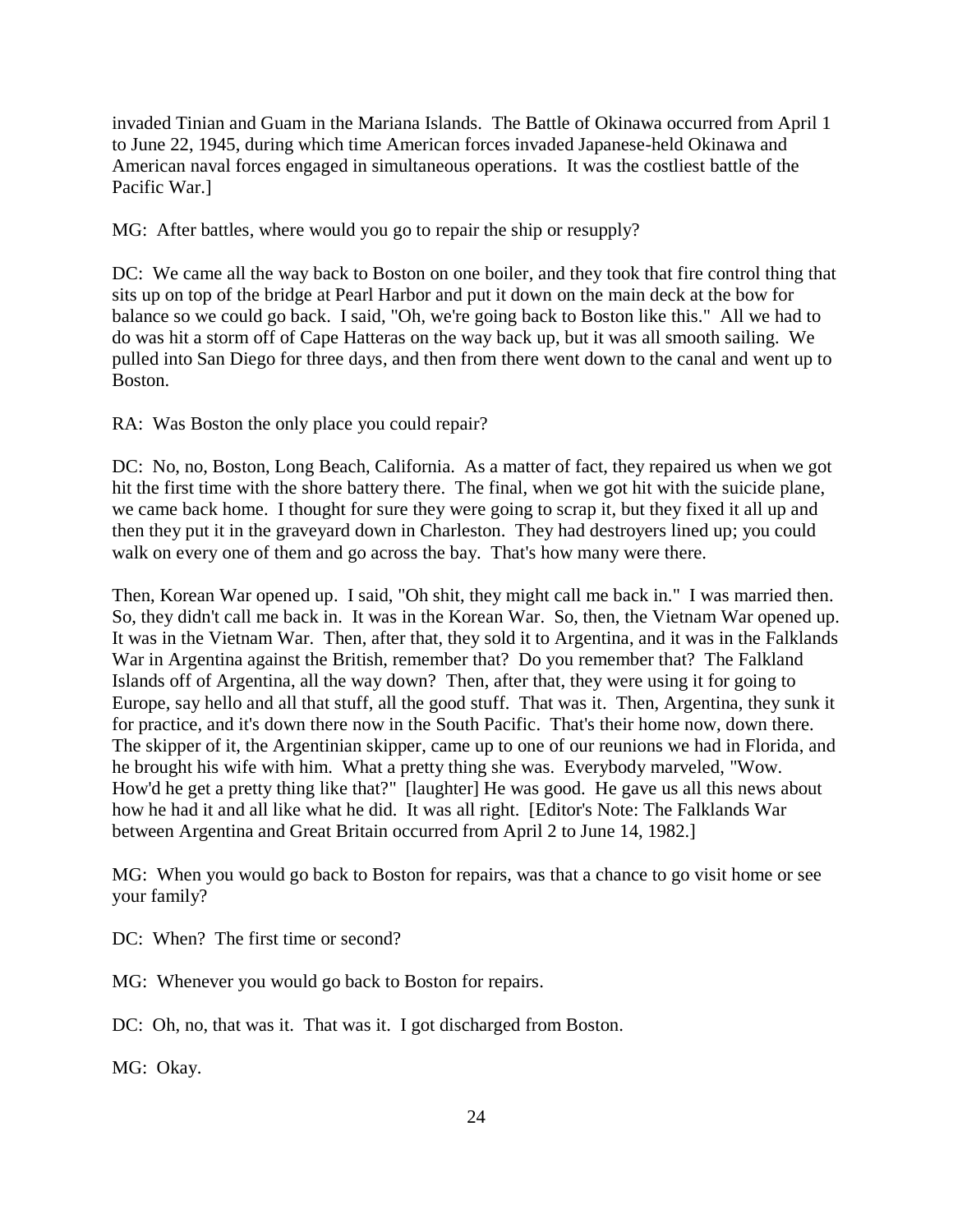DC: In fact, I got discharged in the hospital there, the Navy hospital there in Boston. On November the 22nd, '45, I got discharged. I put my bags and everything and had it shipped home. I wasn't going to carry it home, sea bag and all that stuff. I shipped it home, and I got on the train and came back home.

MG: I wanted to ask if before Green Island you had any registered hits or kills of submarines.

DC: One time there, I thought we hit one in the Lingayen Gulf. That's in the Philippines. We invaded there, and they had the big prisoner camp there, all our prisoners were up there. The mouth, going into that bay, we were told to go back and forth, to keep watching it for submarines. I was in the sack. They must have picked up one, and they dropped an ashcan right away. I said, "Holy Christ." I thought the damn fantail blew apart. I grabbed my pants, you get up quick, and you go to your general quarters. It wasn't a sub at all. I don't know. They may have picked up something. It was pretty delicate, those sound waves. The one kid, he was from New Mexico. His brother was a prisoner right there, and they allowed him to go see him. They were bombarding the place, and they allowed him to go ashore to the prison camp to see his brother. Can you imagine after four years seeing his brother? [They were] from New Mexico. That was all right. [laughter] He was still alive, but he was in bad shape. New Mexico. I know when I went to New Mexico, I always forget his name. I was going try to look him up, but I always forget his name when I got through. I used to take that Route 40 going to Las Vegas or my sister's out there in 'Frisco [San Francisco]. I could never remember their names.

Three of the names in my radar shack, they came aboard in Pearl Harbor on our last trip out. We lost all three of them. Isn't that something? They got transferred to our ship. I remember Wilcox, Snyder, and (Deziano?). The first two [were] from the Midwest. The other one was from Connecticut, (Deziano?), little guy. Isn't that something? They were all in the radar shack with me, the three of them.

Oh, Vinny (Burnabuci?), he was from Boston. He's the one that had the trumpet, and sometimes when the fantail was anchored, he would play the eulogy, not the trumpet.

MG: The saxophone?

DC: Yes, the sax. Pretty good there, that's all we had to do there, a squad like that there.

MG: Can you tell us a little bit more about life on the ship, what you would do for fun and how you would pass the time?

DC: Not much, not much, just go sit out on the deck a little bit. I don't think we were allowed to smoke down below. I'd go down, we were so close to the fantail, I'd go sit down there by the fantail, watching there, look around, watched.

One time, we went to the shore there in Tulagi, and they had beer that we picked up from Australia when we were down there, for us. They allowed us two bottles, and a dollar each. So,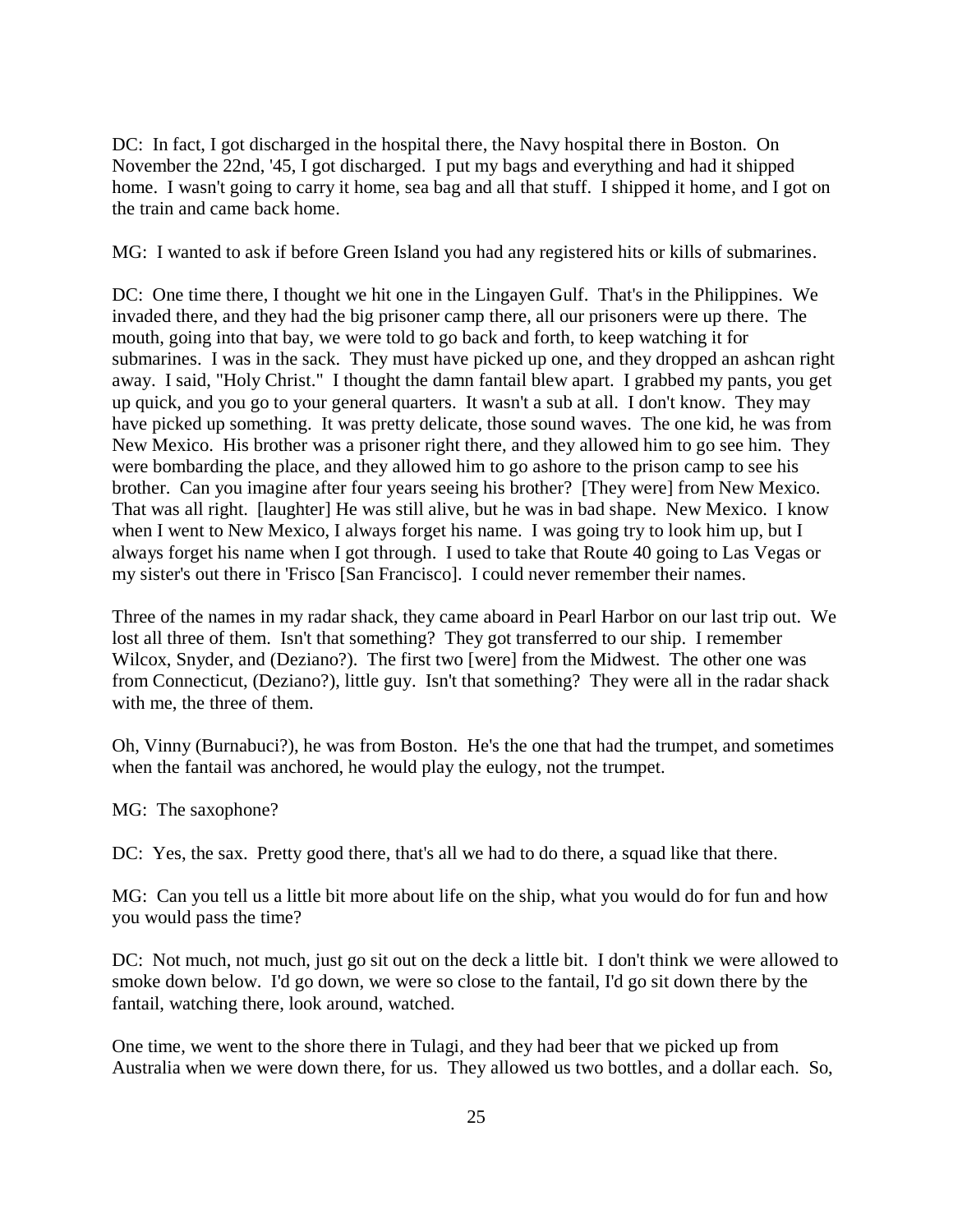we got on Tulagi, and I'm drinking beer. I see this guy over there drinking beer. "Archie." One block away from my house. He says, "What are you doing out here?" I said, "Well, I'm seventeen." He was nineteen; he was a couple years older. We went around trying to buy the beer the guys didn't want to drink. With that heat and the few beers that we had, we got loaded fast, and then we watched a boxing match. This young guy was from another ship, another cruiser, the *Columbia*, he was there anchored too. He was boxing, taking anybody on, and this one guy, he didn't like him at all. He kept coming at him and coming at him; this guy just jabbed him, jabbed him, jabbed him. Finally, he went down. He got too many jabs; he quit. That was pretty good. [Editor's Note: The USS *Columbia* was a *Cleveland*-class light cruiser. It was commissioned on July 29, 1942 and served in the Pacific during World War II. On January 6, 1945, during the Philippines campaign, a Japanese kamikaze crashed into the *Columbia*, killing thirteen. It was scrapped in 1959.]

At the island, you couldn't go inland because the natives were still there. They didn't want us to fool around. After that, we went back to the ship, and that was all right. Archie told me to come on over and see if I could get a pass to go over to his ship. So, I went over there, and I met the lightweight champ over there on that cruiser there. I forgot his name now, too. We had a nice little stay, and then I went back to ship after that, just for the day. That was the only togetherness we had. It's amazing, to meet somebody so far away out there. [laughter] A lot of people from around this area, a lot of people. Out of the five guys that lived on my street, there's only two of us left that was in World War II. Paulie Bohay, do you remember the Bohays? They had the Hi-Tams Ice Cream Parlor on Main Street.

MG: I am not from here.

DC: Where are you from?

MG: Maine.

DC: Maine?

MG: Yes.

- DC: Our best friend is from Maine.
- MG: Not far from Bath.

#### DC: You're from Bath.

- MG: Not far from there.
- DC: No, I'll be darned. Debbie didn't tell you about our friend up there.

MG: I am not sure.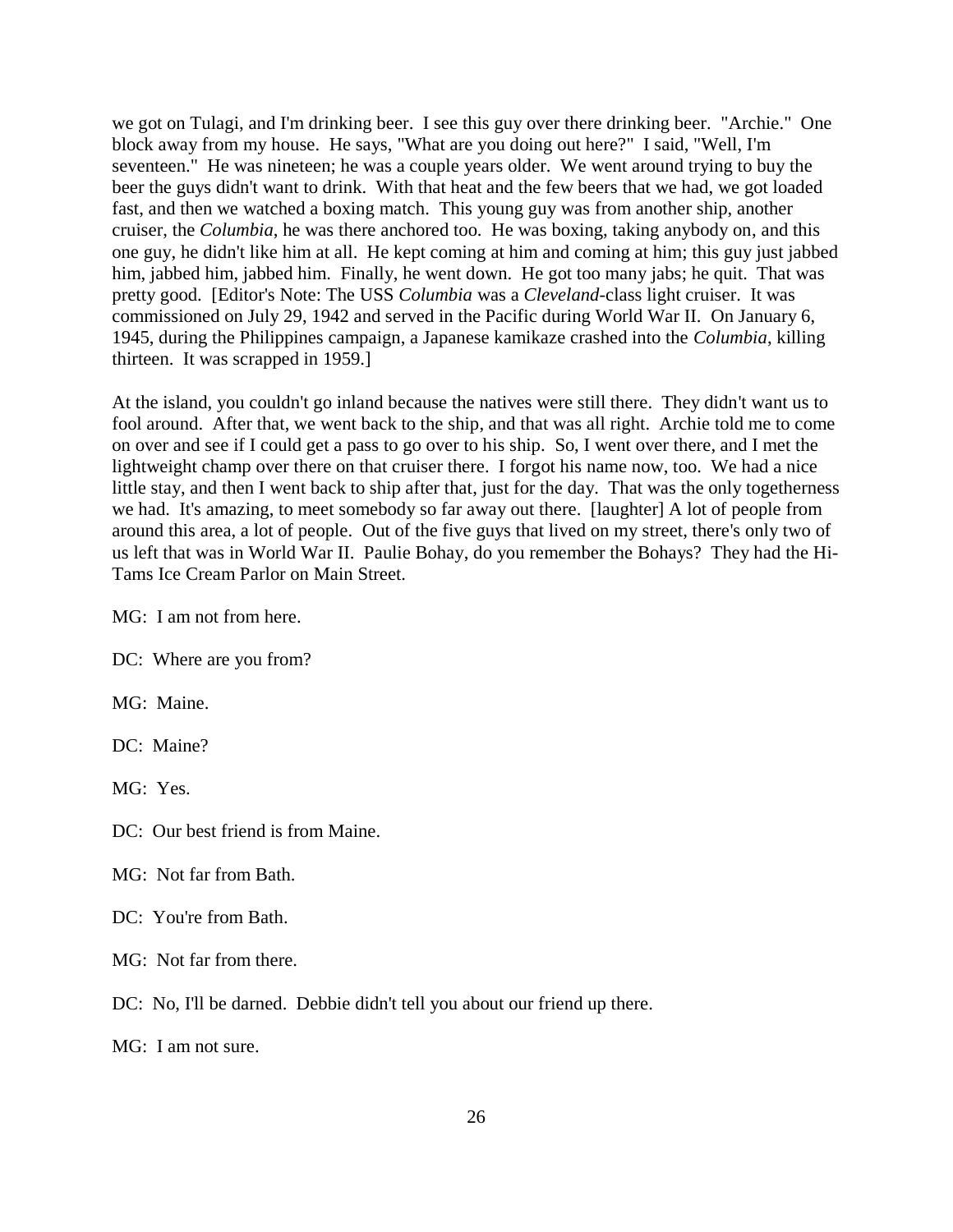DC: She was just here a couple weeks ago. She was working for the University of Maine for a long time. So, she finally retired. She has two homes up there. She's got two homes in Ohio. She's trying to get rid of all of them but one in Old Orchard Beach, Maine. It's like a shore home. Hell of a sweet girl. She was originally from Maryland, and that's where we wanted Debbie to go, to college there, because she graduated from college there. She met Ron, and that was it. She could've stayed with those people from Maryland and go to college there. They lived in College Park. It's right there, University of Maryland. It would have been ideal. We couldn't force her to go. Now, at least Donald went. He graduated from Seton Hall, but Debbie, we couldn't get her to go.

MG: Would you ever tune into Tokyo Rose on the radio?

DC: Yes, we had it once in a while. We used to laugh, yes. Once in a while, they'd put her on for us. Not too much, not too much, maybe put our style down or something. Tokyo Rose.

MG: Do you have a question? Go ahead.

RA: Did your commanders keep you informed as to what was happening in Europe, or did they want you to focus on the Pacific?

DC: No, we didn't get none. I did get a letter from my buddy; he was in the Army over there. You can't say anything. They read your letters before they mail them out, no matter what you put down. That's why I had a little thing going with my brother. I didn't keep up with him. I didn't want to let them know where I was at. Well, [in the] second line in the second paragraph, I put down the number, and that number would represent where I'm at. We looked at the map before I left and I said, "This is going to be this." I wasn't sure we were going to be there. I did it once, and then I didn't do it anymore. I didn't want him know where I was at. Of course, he would've told everybody, and Mom would've found out. Mom didn't know anything about fighting a war like that. She didn't even know we got hit by a shore battery or a suicide plane, I don't think. I never told her.

I didn't tell the kids anything until I was about--I was discharged when I was twenty--I think sixty before I started telling them. They said, "How come you didn't tell us this before?" I said, "I don't know. It just wouldn't come out." Then, when it did come out, they couldn't stop you, just like I'm doing to you people right now.

MG: It sounds like you encountered a lot of combat everywhere you went in the Pacific.

DC: Well, I got my medals in there if you want to see them.

MG: You could tell us about them. You earned eleven battle stars. I was curious about how you got the Purple Heart.

DC: At Okinawa, at our last battle. I belong to the DAV [Disabled American Veterans]. I belong to the VFW [Veterans of Foreign Wars]. I belong to the Purple Heart Club. I belong to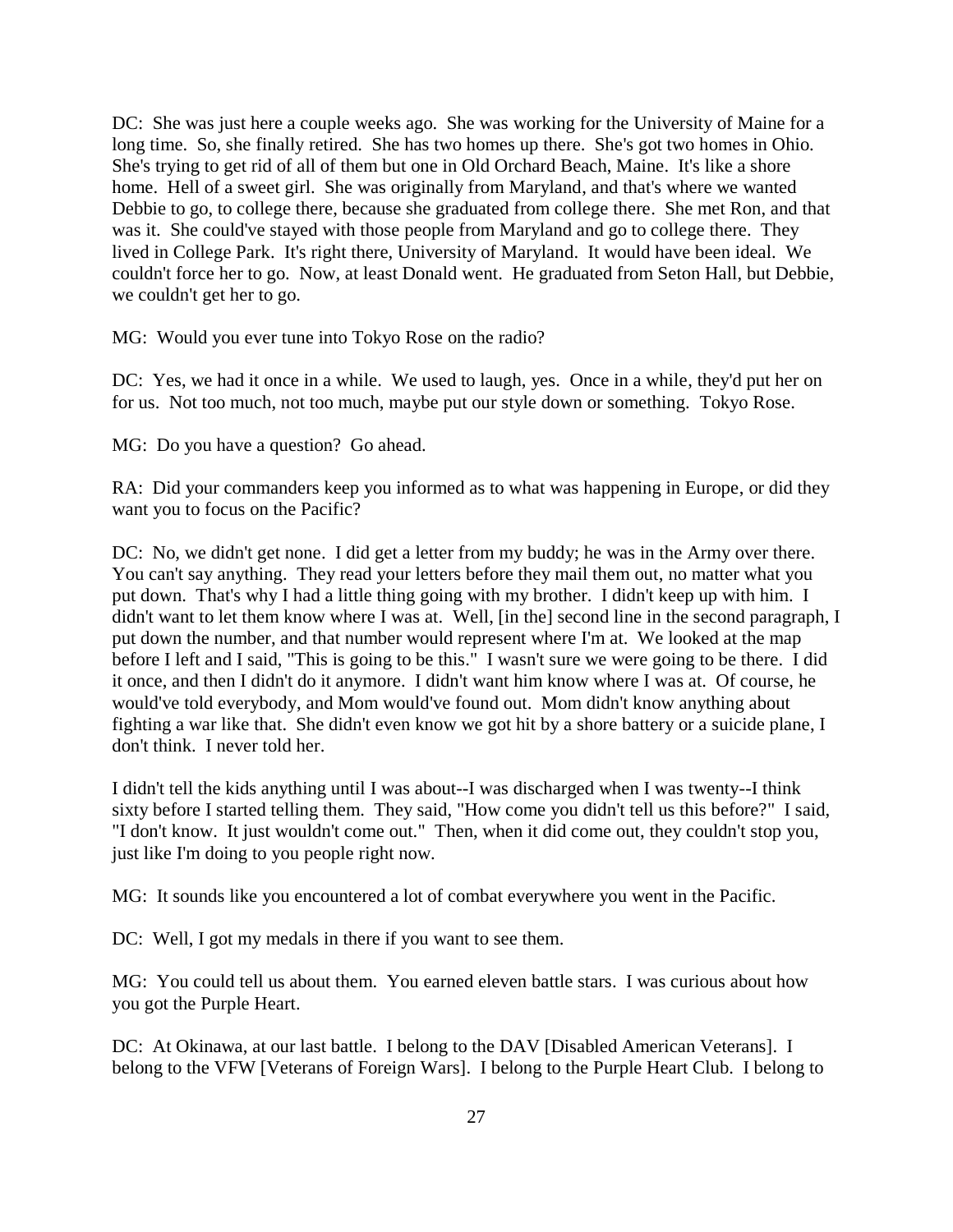VFW Naval. As a matter of fact, they keep calling me here, DAV card next meeting. [laughter] I don't go. Most of those guys there are the young guys that were in Vietnam and Korea. Not many in the Second World War there anymore. They're all gone. In fact, I only met one guy, and he was much older than I was. I used to sit with him. I don't even see him anymore; maybe he passed away. I don't know.

MG: Can you say how you got the Purple Heart?

DC: Yes, I got flash burns on my back. When that plane hit, the flash, it stood me up. The radar exploded, stood me up, and held me up with wires. When I came to it, I didn't realize what the hell I was doing. The flash burn, my buddy was alongside of me. You always had a relief guy on radar, because you could only be there so long because it's so dark in there. In the afternoon, when you come off the twelve to four shift, in the afternoon, in that sun, you go down like this, you can't see. We should've had tinted glasses, like they have today, sunglasses, that's what I meant. They didn't have any sunglasses. It took a while. You had to stand back and hold on a little bit until you got your eyes adjusted to the sun again. It was dark in that damn little radar shack. It's little. It's about the size of my bathroom, that's about it and that's small.

MG: When was that?

DC: [What]?

MG: When was the Battle of Okinawa?

DC: That was on May the 27th. That's when we got hit, 1945.

MG: What happened after that?

DC: After that, they towed us in. Well, we abandoned ship, and they lowered the captain's gig. We lowered the captain's gig, so I was on the back and the other guy was on the back because you have to unloosen the lines. So, the guy in the back part of the boat, he got his unloosed, and the guy in the bow didn't have his loose, so we're going like this with the ship because the ship is still moving. I said, "Holy Christ, get that damn line off." So, he finally got the line off, and we dropped like this here, in a spurt around the back there, as we went down there, the spurt hit us like this here, and the water's coming in. Good thing we had a guy that worked as what they called a snipe in the boiler room. They were called snipes. He knew where the hole was because when you bring that boat up, they open up the hole and drain the water out that's in there. The hole was there but he knew where the plug was. So, he was able to plug the hole up. In the meantime, we're throwing all the rations off because the water is coming in there. We've got about five or six guys in there. So, he stopped it off. Meanwhile, back there, I'm the coxswain; I don't know how the hell I got to do the job. We're steering around, steering around. The ship is going towards us. I had to move away from [it]. Finally, over there, I heard a whistle blowing. I looked over there. There's a guy over there in the water, blowing the whistle. We went around and got him; it was Lieutenant Johnson. He was blowing the whistle. His lifejacket had a whistle. So, he came aboard. From then, he always kept saying to everybody I saved him. I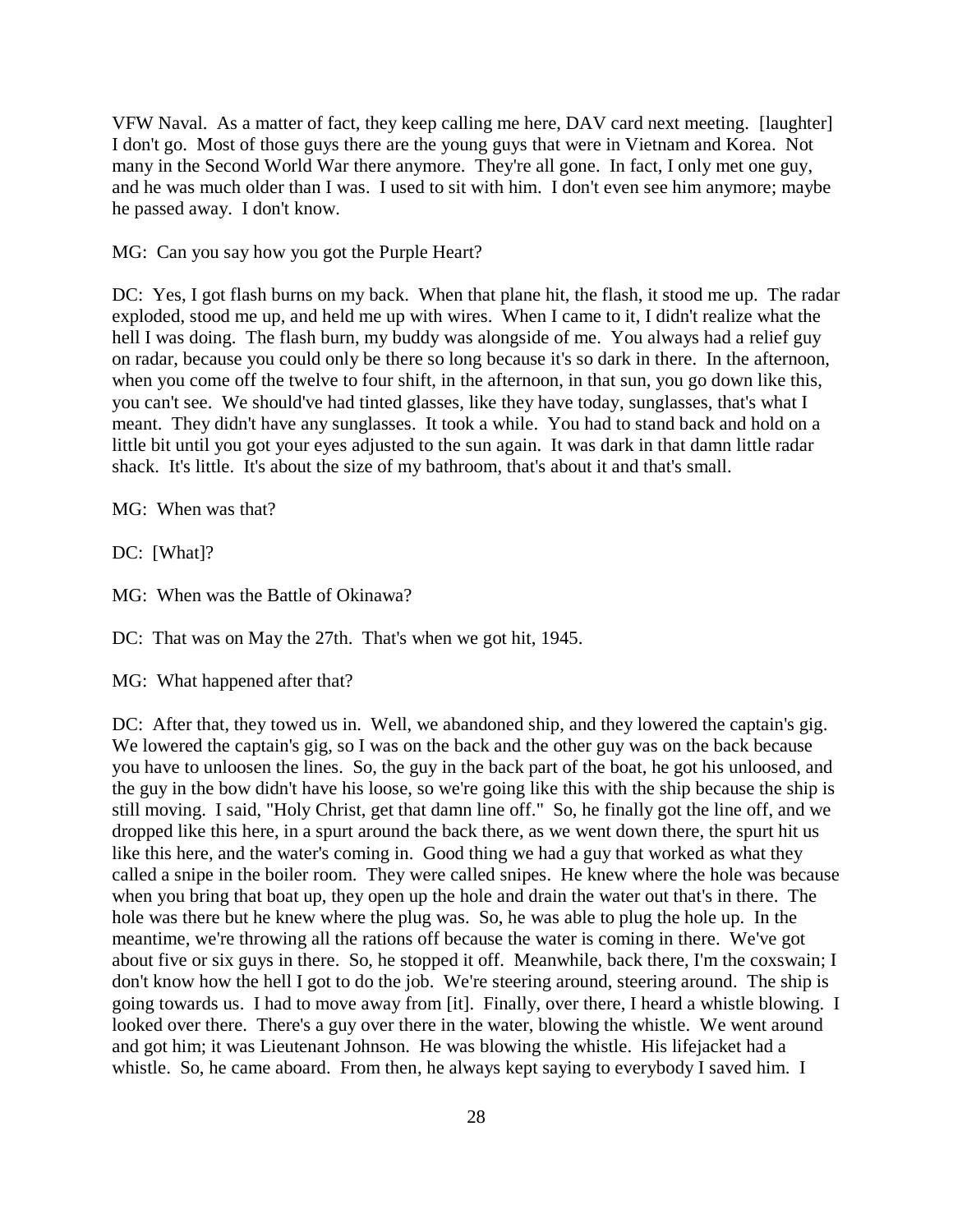said, "I didn't save you. I heard the whistle and I just turned the boat there." [laughter] He was a nice guy. He was the head of our squadron too in the radar shack. He was the officer of those two groups. He jumped from the bridge. Of course, he couldn't come down the ladder. It was all in flames. That's high, that bridge. I don't know how he survived that sucker, wow, especially with a lifejacket on. Well, if you came down feet first all right, but any other way, he probably would have broken his back.

The LCIs [landing craft infantry] was out there, three LCIs. They were mostly gunboats. They had the small 50mm on there. They picked us up there and towed us. I don't know what the hell they did with the boat. They took us aboard and put us in a bunk and then took us back to our ship. Somebody stopped, because one guy you had to dress up in a special suit to go down below and to stop everything, because it was going on this slow right turn all the time and they couldn't control it. They finally stopped it. Then, the tug came out and towed us into some kind of bay, where all the ships that got hit. They towed us in there, so we stayed there for a while.

Then, they put me on a big transport to go down to Guam to the hospital down there. Down below there, they put me in a cot to raise me up in a cot. I said, "I can walk." "No, you're going to stay there." Then, they take me up there, about ten stories high, the big transport, finally got in and then they put me down below. I'm walking around like a champ, but I wasn't bad. All they were doing was giving me penicillin, that's it, and I was talking to the guys. I was talking to one Marine. All I could see from him was his eyes. Boy, he was bandaged all the way up, and I was talking with him a little bit. A lot of wounded guys.

Then, from there, we got down to Guam, and I stayed for two weeks there. That wasn't too bad there. That's the first time I had ever seen an open-air theater. When we came back, they started opening them up, theaters, you sat on that hill and the big screen goes way down there and they showed the movies there. It was pretty sharp. I had no clothes at all. I got a pair of shoes from-- I don't know where I got them from.

I gave it to that guy on the LST when they took us back from Guam to Okinawa, loaded with high test gasoline. I said, "Oh, shit." I told the guys, "Boy, you guys get under attack, I'm going to be the first one to go over the side." High test gas, but we made it to Okinawa. We anchored, and then they put us on a boat to go ashore. In the meantime, it was Jap planes coming in. They were heading for the ships and they saw this one on the dock unloading and they turned in on it. I'm watching. It was the first time I was on a beach when there was a bombing or any kind of action, the first time I was on a beach, all that time, three years. He turned that damn plane in there and hit the bow of the LST, and they had just got done unloading it and it crashed, the suicide plane. The first guy to leave that truck was the driver. [laughter] I have to laugh. Of course, he had to take us over on the west side because that's where our ship was. So, we get down there on the west side; our ship was gone. "Now what?" Me and my buddy, a red-headed guy, I forgot his name. So, they flew us down, down to Guam. It was a C-54. That wasn't too bad. They had the nurse woman, WAC, assist the pilots. So, she comes over to us, she says, "You guys want a tuna fish sandwich?" I said, "What the hell is a tuna fish sandwich?" I never had tuna fish. "Yes, yes." So, we had it. It was good. The pilots didn't want it. We got down to Guam, and it wasn't even Guam. We found out it was in Saipan.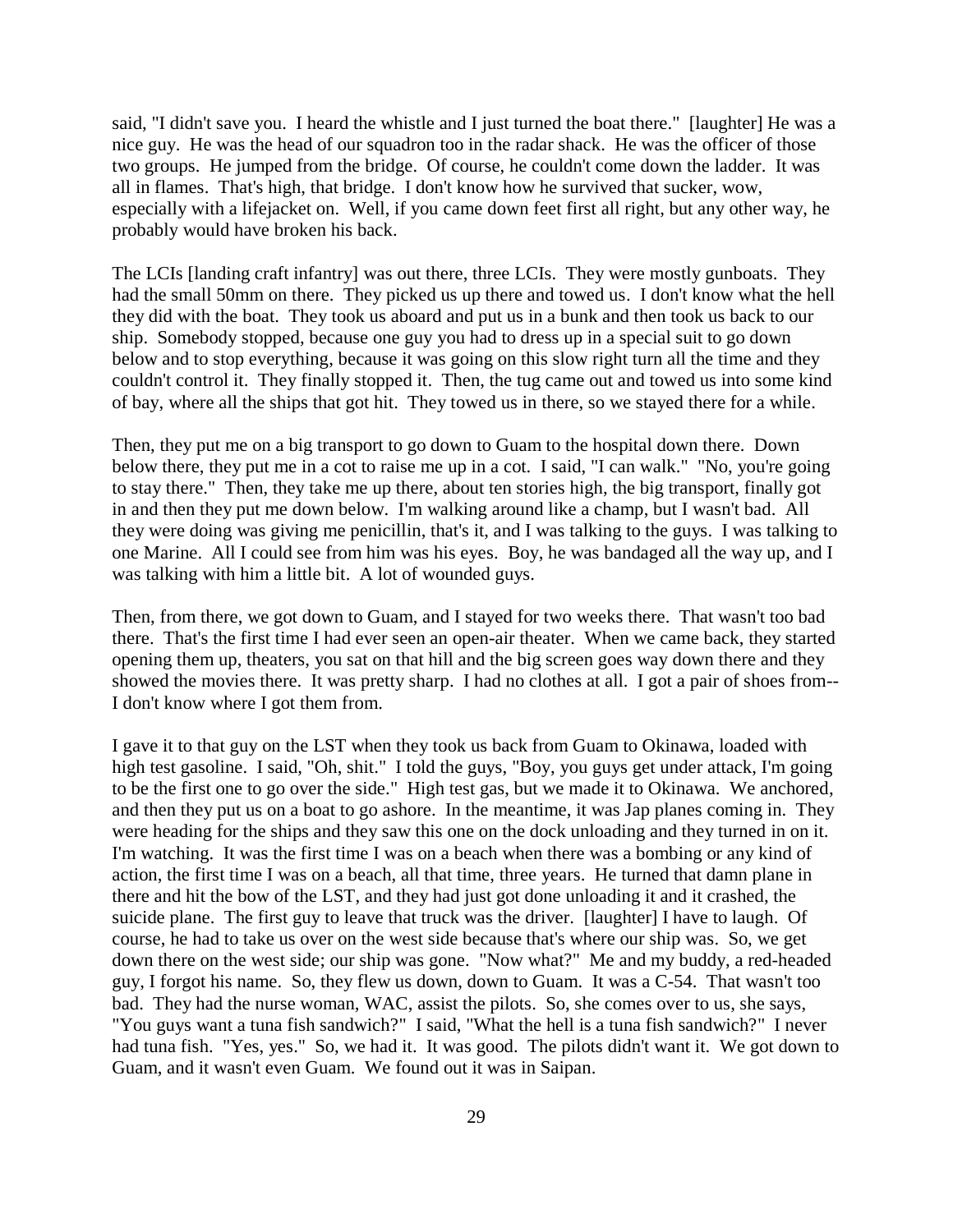They put us on another small plane to fly us up to Saipan. That thing rattled. I said, "Jesus, is this thing going to make it or not?" That was an old beat up sucker. So, we get to Saipan and we got to see some of the big bombers [B-29s] there that was bombarding Japan at the time, before they dropped the bomb, big ones. You'd see some of them, there were really holes all around them when they went up there. It was closer, for those big bombers. The fighters could only go so far. They made it up there, bombarded, came back. The *Enola Gay* got there and took the big one there and that was it. Now, I'm home. [Editor's Note: The B-29 *Enola Gay* dropped the atomic bomb on Hiroshima on August 6, 1945. The *Enola Gay* resides at the Smithsonian Institution's National Air and Space Museum.]

MG: Where were you when the atomic bombs were dropped?

DC: Where was I?

MG: It was August that year.

DC: Oh, we got hit then. We got hit then. We were on the way back home. Yes, we were on the way back home. They had to go to Eniwetok in the Marshall Islands, and then from Eniwetok, to Pearl, and Pearl to San Diego and then San Diego to Boston, a lot of miles.

MG: You were discharged in Boston.

DC: Yes, Boston Navy Hospital.

MG: I wonder if there is sort of a command chronology for the ship you were on.

DC: The dates you want.

MG: Yes.

DC: Oh.

MG: I am curious about that.

DC: I don't remember the dates. I just know about the time, that's about it.

RA: Were you happy to be discharged from service?

DC: Oh, yes. I was thinking about going to PBY [flying boat], but I had to go to Texas to go to a school there in order to get on a [PBY]. I always enjoyed that. As a matter of fact, we had a PBY that picked up a couple of guys that were thrown off the ship when we got hit. They were picked up by PBYs. A buddy of mine from Ohio, he was in the water at the time and he says, "They're shooting, they're shooting, what in the hell are they shooting at?" "They're shooting at sharks, you dummy." He didn't know it. The PBY came in and picked him up. A couple of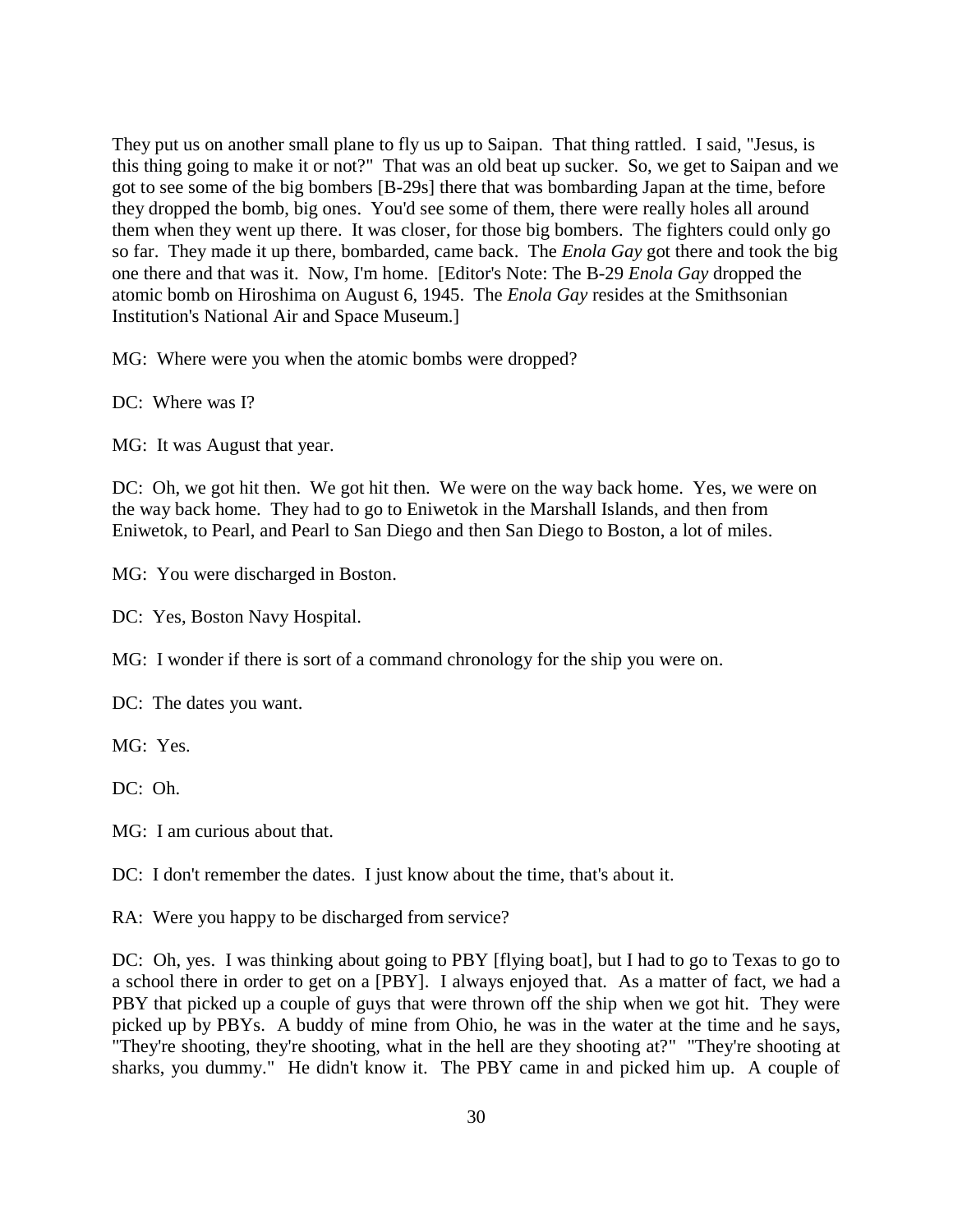them got picked up by PBY and the other ones got picked up with those smaller ships, the LCIs. That was one of the experiences he told me about. He was a nice guy. He became a teacher.

The Philippines, those small islands I told you about Emirau, Green Island, Bougainville, Wake Island, Saipan, Tinian, Guam. Guam, there was a seaplane there that was so loaded with material that the Navy wanted, it was so heavy it couldn't take off. They told us, we were the closest there, to sink it. The gunnery captains, they liked that, so they lined up 40mm on it. The first shot, they sunk it. I don't know what they had on there. Of course, they didn't want the Japanese to get a hold of it. They could have got a hold of it anyhow because they were getting beat there, right there, Guam. The only rough area they had was Okinawa, boy, a lot of soldiers killed there. That's where Basilone got killed, first [Marine] Medal of Honor winner in World War II. He lived in Raritan. Did you ever hear of him? [Editor's Note: Marine Gunnery Sergeant John Basilone was from Raritan, New Jersey. For his actions on Guadalcanal, Basilone was awarded the Medal of Honor. He was brought home for a war bond tour but requested to return to the Pacific. He was killed on February 19, 1945 in the Battle of Iwo Jima. He is buried at Arlington National Cemetery.]

MG: Yes.

DC: Basilone. I used to see him drive around in the laundry truck, Gaburo's Laundry route. I was working for a guy that sold vegetables off of a truck, fruit and everything. Raritan was one our stops, and that's where I used to see the Gaburo's Laundry truck. That's where Basilone, he worked for them, before he went in the service, into the Marines. Isn't that something? As a matter of fact, his sister worked at Bakelite there at Union Carbide, where I worked, and I talked to her a couple times. She passed away, too.

RA: How difficult was it to shoot at a plane with the guns on the ship?

DC: How is it?

RA: How difficult was it?

DC: Well, I'll tell you. You see that thing up on top, that bridge. When I pick up a plane coming in, I'd give them the range and bearing, and give it to them and they lined each gun up, simultaneously, the whole five five-inch mounts. If it's coming on the starboard side, they line them up, through that unit there, and they'd all shoot at the same target, so it wasn't bad. They could even do that with that 40mm, but usually the 40mm, the guys did it themselves. One guy was on one side, what they call a pointer, and the other guy was on the other side, did the elevation. There they didn't have anybody saying, "Move it up, move it left, move it right," and the guy was just feeding with the shells, and that's it. Those two guys had to do everything on their own there. It was all right. [laughter]

[TAPE PAUSED]